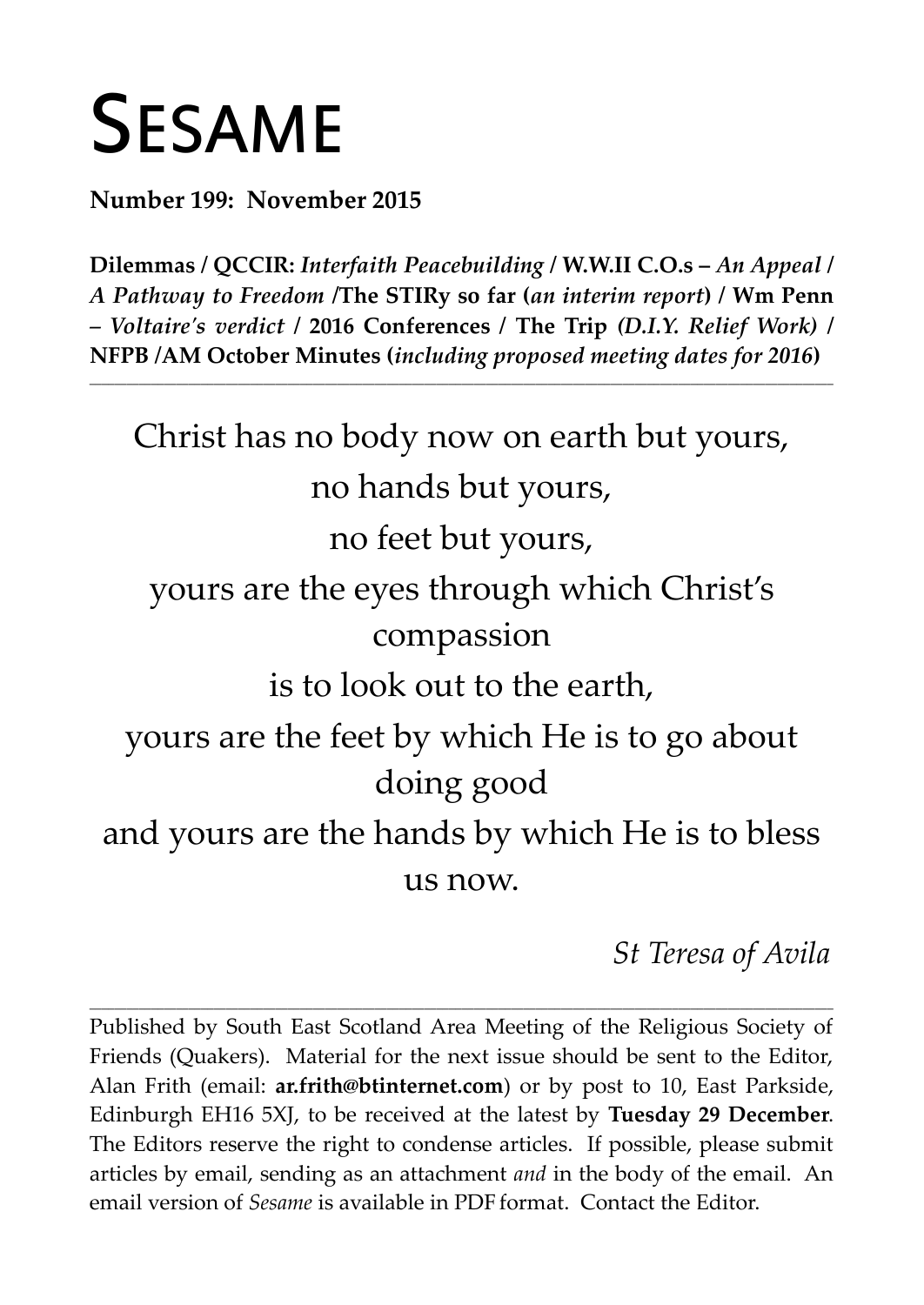# SOUTH EAST SCOTLAND AREA MEETING

**Our next area meeting will be hosted by Portobello & Musselburgh Meeting and will be held at Portobello Old Parish Church, Bellfield St, EH15 2BP, at 2 pm on Saturday 28 November. The agenda will include:** 

- the host meeting, our most recently established Local Meeting, sharing with us something of its life;
- a consideration of how Quakers engage (or perhaps how we *might* engage) with other faith traditions;
- a report from Janet Grimwade about the work of the Edinburgh meeting house management committee;
- a reflection from Henry Thompson on how Meeting for Sufferings carries forward the work of our Yearly Meeting during the year;
- deciding dates for Area Meetings from April 2016 onwards.

Please come, if you are able.

## **Phil Lucas, clerk**

# **The distribution of** *Sesame*

**\_\_\_\_\_\_\_\_\_\_\_\_\_\_\_\_\_\_\_\_\_\_\_\_\_\_\_\_\_\_\_\_\_\_\_\_\_\_\_\_\_\_\_\_\_\_\_\_\_\_\_\_\_\_\_\_\_\_\_\_\_\_\_\_\_\_\_\_\_\_\_\_\_\_\_\_\_\_\_\_\_\_\_\_\_\_\_\_\_\_\_\_\_\_\_\_\_\_\_\_\_\_\_\_\_\_\_\_\_\_\_\_\_\_\_\_\_\_\_\_**

We were unable to post the printed copies of October's *Sesame* (issue 198) to everyone, and so they were sent in batches to Local Meeting clerks; we are sorry for the inconvenience to those who received their copy late.

We are looking to update the mailing list, so please tell us as soon as possible if you would like to get *Sesame* in a different way. It can be had as a printed A5 copy sent to your home (copies are also available at meeting houses), as a PDF version sent by email, or by going to <http://www.quakerscotland.org/south-east> and downloading it. Large print or other versions are available on request.

To change how you get *Sesame* please contact Alan Frith – giving your name, Local Meeting, and how you wish to receive it (from the list above) – by post to 10, East Parkside, Edinburgh EH16 5XJ, or email [ar.frith@btinternet.com.](mailto:ar.frith@btinternet.com)

An emailed or downloaded copy is the greenest, cheapest and fastest way to receive *Sesame*. If readers who can do so picked up their paper copy at meeting the cost of direct mailing would be cut, and we looking into how this might work. However, we want to ensure you receive *Sesame* in a way that is most suitable for you, including the option of receiving both print *and* electronic versions.

**The Editors**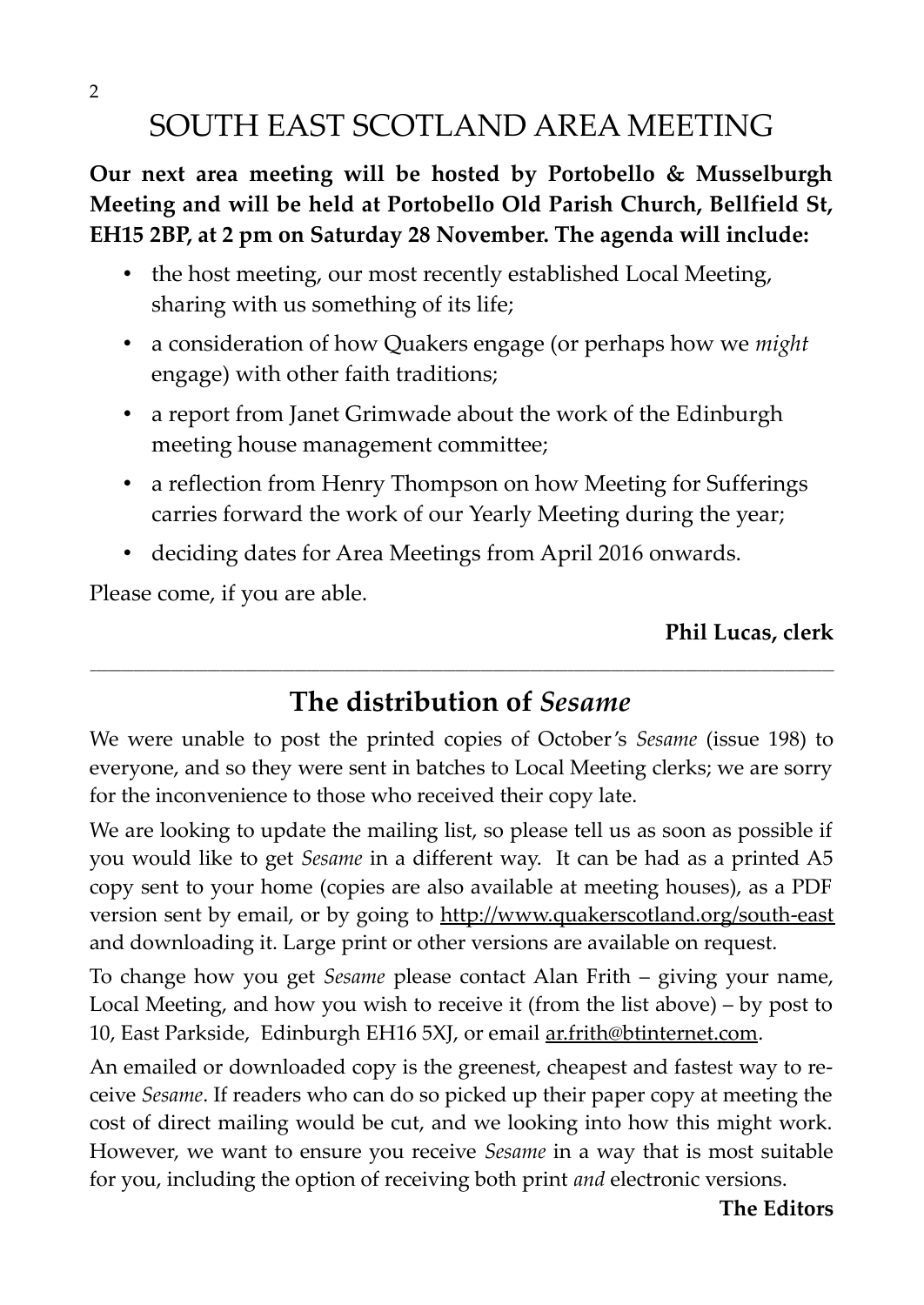## *"If you would be good enough . . ."*

The envelope was saved, I suppose, for the stamps: one (upside-down) of President Hindenburg; and an airmail one showing Count von Zeppelin. On the front, the unlikely address – "The Rector of the Church, Preston-Warwick, Scotland, England" – has been augmented in purple pencil: *Try Preston-on-Stour*; a censor's blue pencilled crosses, front and back, mark it as opened. It reached my grandfather, the rector of Whitchurch, in Warwickshire (to whose parish Preston was joined), in September 1938. The letter inside is inexpertly typed on cheap paper, now blotchy and discoloured, and reads:

```
 I should be most grateful if you would be good
 enough to let me have a copy of the certificate of
baptism of J o h n E g b e r t B e n g ough
       born in 1778 in Preston
 son of parents we do,nt know.
     Please let me know the charges for the same, so
that I can refund them.
      Should you be unable to assist me in the above 
 case I should be pleased if you could let me know to
 whom to refer to.
     I am undertaking pedigree research for
         Frau Ktünes- Hochstetter in Wien
```
A little googling reveals that John Egbert Bengough (1808-88) was a Viennese *Gaswerksdirektor – Generaldirektor der Imperial Continental Gas-Association*, and also *Direktor der städtischen Gaswerke in Wien –* and, given the dates and their identical unusual names, it would seem a safe guess that the subject of the letter was his father. Justine Elisabeth, the gas man's daughter, married a Carl Christian Hochstetter, and *their* son, Ferdinand, became a scientist, famous enough to rate a page on German Wikipedia (he taught Konrad Lorenz), but not to be confused with the more eminent Ferdinand *von* Hochstetter, a geologist, after whom is named a peak in Antarctica. On the Ktünes family, the search engine is less helpful (no I did *not* mean *folktunes*), so of them I can say nothing; except, of course, that they were not Jewish. For the role of the agency that sent the letter, the Genealogical Research Service (*Familienkundlicher Forschungsdienst: Fa-Fo* for short), was to check the Aryan purity of a person's ancestry (before marriage, for example); if Frau Ktünes-Hochstetter was checking that side of her family she must have been confident of the other. (Not that she must herself have been anti-Semitic, necessarily – merely, in Vienna at the time, law-abiding.)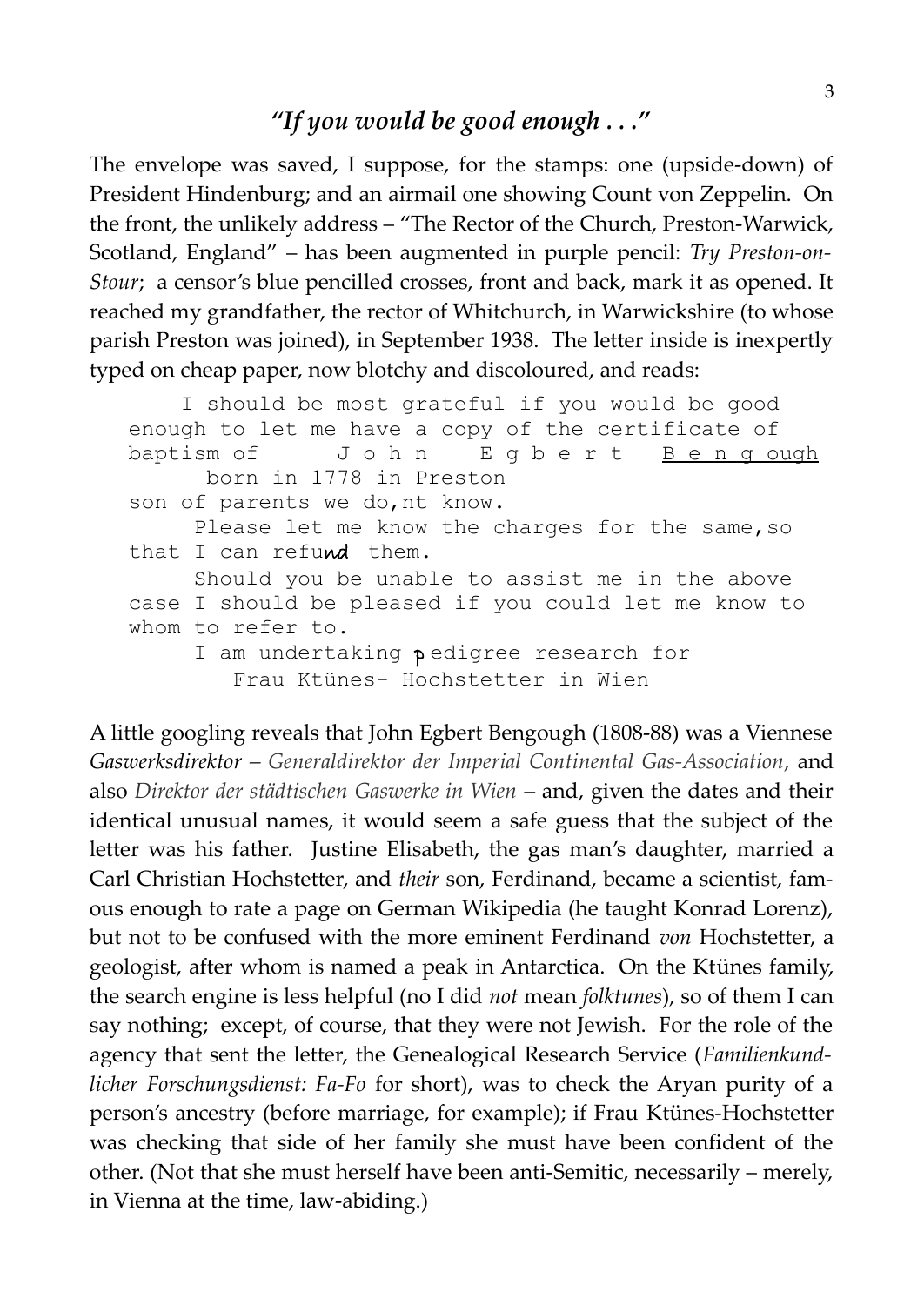4

I have no idea how my grandfather dealt with this request. It is more than likely it had come to the wrong place: Preston-on-Stour had been in Gloucestershire until 1931, and was never, needless to say, in Scotland. (Ought they to have written to Preston in East Lothian?) *If*, however, the baptismal records of 160 years before *had* listed a baby Bengough, would it have been worse to blight the lives of those concerned in 1938 by refusing to supply details; or to collude in a system of institutionalised racism by providing them? Then too, Bengough *might* mean 'red head' (Welsh *pen goch*) but what if there were evidence it had been the anglicisation of something else? (Presumably that *Ben* must have caused a sharp intake of breath at the Fa-Fo office in Berlin.)

Probably I would remember, I think, if my own assistance had been asked for by an agency of a foreign dictatorship; and I don't. On the other hand, I *do* recall instances of tenderer consciences than mine being troubled by official curiosity from closer at hand. In the 1990s, for example, when the South Yorkshire Probation Service started a partnership arrangement by which their clients were referred to C.A.B. workers like me, some advisers refused to tell referring officers *anything* of the resulting interviews, even whether a person had turned up or not: for them, client confidentiality was an absolute. To me, that seemed (and seems) silly – but so, perhaps, must adherence to any principle one doesn't share or interprets differently.

As Friends, we grapple with issues where principles collide. 'Fighting militarism' *could* mean taking up arms against it (and of the members of the Society of Friends of military age during the 1914-18 War, 33.6 % enlisted) though most of us, now as then, would see challenging militarisation [*see p. 21*] as the truer way; a 'peace tax' [*see p. 22*] is a logical extension of the principle of conscientious objection, but also a denial of democratic rule (would we allow others the right to object to their taxes being used for (*e.g.*) road-building? – or overseas aid? – or the NHS?) Then there is the difficulty that arises when taking a public stand on, say, equality affects how we are heard on other concerns [*see pp. 8-9*]; how do we balance (perhaps "juggle" is an apter word) different priorities?

As we near the foot of the page, you must be bracing yourself to be told there are no easy answers. Well, indeed; but Quakerism is based in the confidence that there *are* answers and together we *may* grasp them; since (as William Penn [*see pp. 16-17*] wrote) *True godliness does not turn men [*sic*] out of the world, but enables them to live better in it and excites their endeavours to mend it.*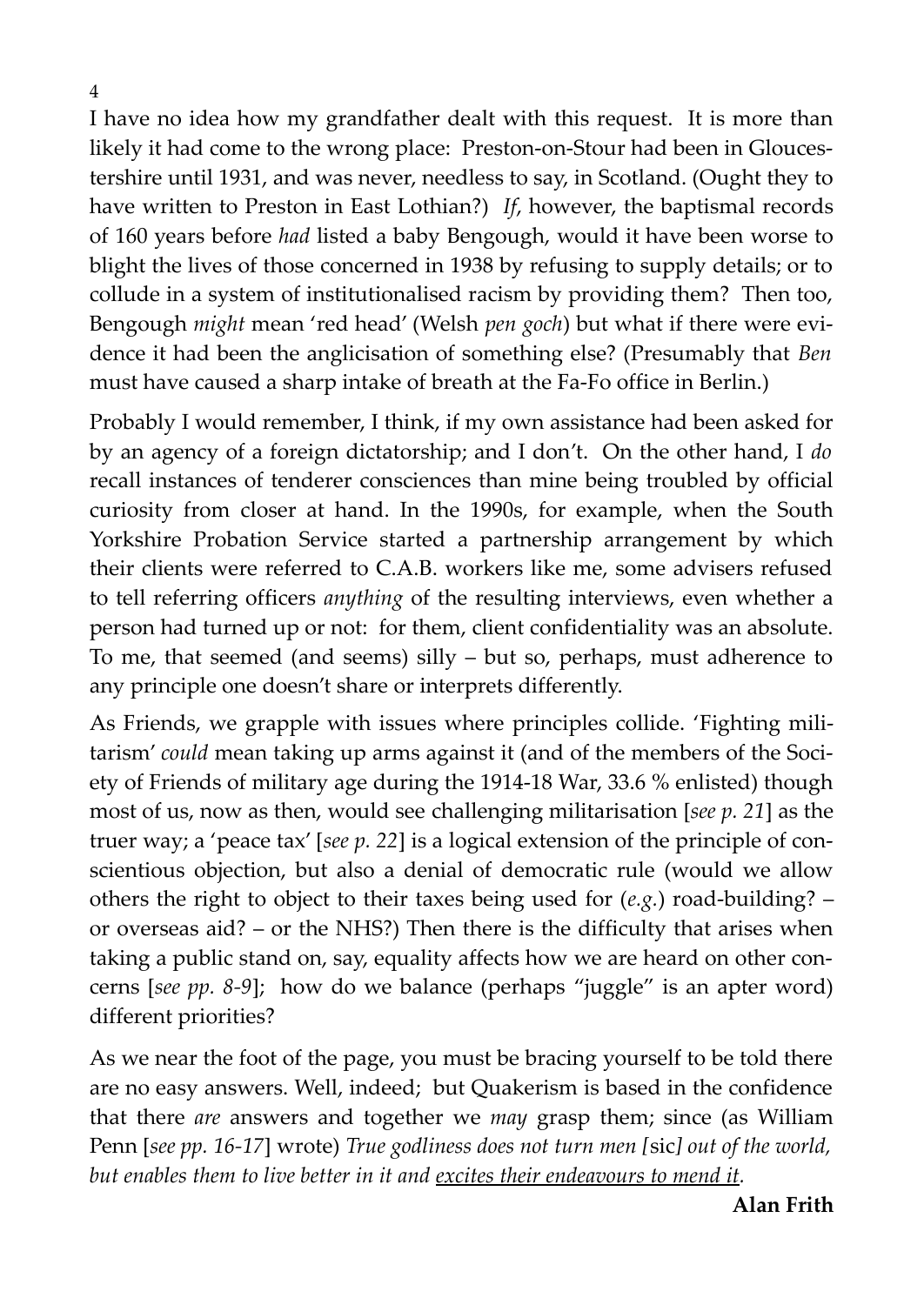# **Quaker Committee for Christian & Interfaith Relations Day Conference 2015: Interfaith Peacebuilding Programme**

About sixty participants attended this conference at Friends House in London on 26 September; disappointingly, I was the only representative from Scotland. In the morning there were two talks, the first by Jane Clements, Anglican Director of the Council of Christians and Jews, who began by referring to the recent tragic deaths at Mecca. After pause for reflection, she described the ethos of the CCJ, where all views are heard and respected, anti-Semitism is a shared concern, and the reclamation of Jesus the Jew is promoted by both religions. She spoke of the very positive reaction from within the Jewish community to the CCJ review, published in August, *If Not Now, When?* This examines the widespread persecution of Christians in the Middle East and North Africa, and suggests possible educational and spiritual responses. She then considered how Christianity is seen as idolatrous by some Jewish settlers, a view which has resulted in the destruction of churches in the Holy Land.

She also discussed the worsening relations between Quakers and Jews because of the Palestine question. Dialogue has almost petered out and there has been an unpreparedness to listen to deeply-felt concerns. This has been exacerbated by Britain Yearly Meeting's 2014 call for action, urging the UK Government to recognise Palestine as a nation state and calling for a comprehensive arms embargo on all sides in the conflict, and an end to Israel's blockade of Gaza and the occupation of Palestine. She recommended the book *Uncivil War* by Keith Kahn-Harris which explores the causes of conflicts between different groups in Britain and the USA and evaluates the history of civility in society through an examination of the different methods used by international organisations involved in developing dialogue within Jewish communities**.** Kahn-Harris describes how, using these techniques and with expert help, he brought together more than seventy prominent, diverse British Jews for a series of encounters. He concludes that dialogue and civility *are* possible; but no change in behaviour will have serious consequences for the Jewish communities of the world.

Jane detected glimmers of hope, for example through a series of conver-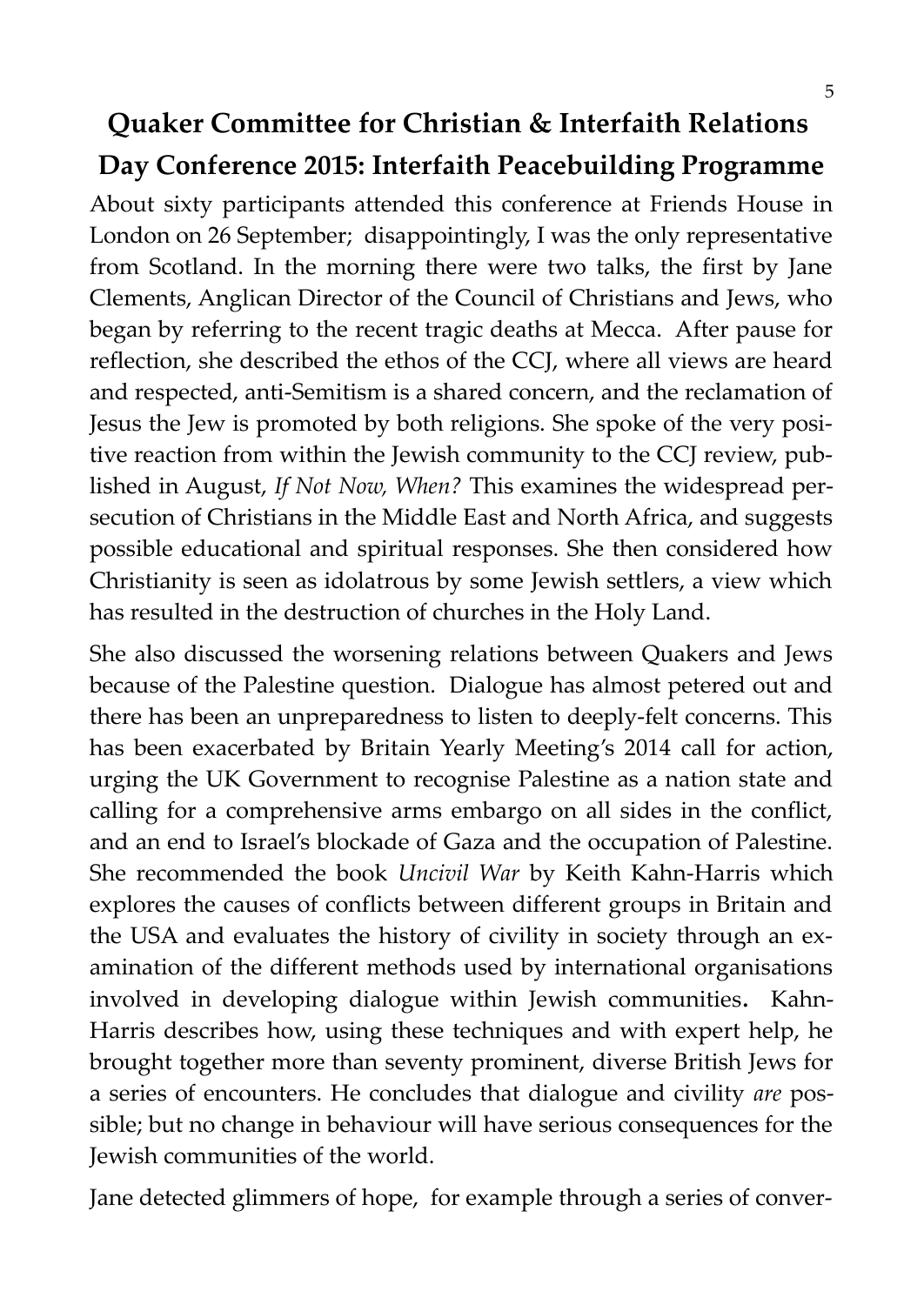sations hosted by the CCJ in which Zionism was explored and facilitated dialogue enabled people to get beyond the diatribe to the person. However much work still needs to be done and time is still required to break through the ideological barriers that exist between many Christians and Jews. She concluded with another book recommendation: *Not in God's Name* by Rabbi Jonathan Sacks, in which the author shows how a tendency to violence can subvert even the most compassionate of religions. Through a close reading of key biblical texts at the heart of the Abrahamic faiths, he challenges those who claim that religion is intrinsically a cause of violence, and argues that theology must become part of the solution if it is not to remain at the heart of the problem. The time has come for people of all faiths and none to stand together and declare: Not in God's Name.

The second talk was by Masuda Shaikh, Community Heritage Officer for Kirklees Council, who is a UK government advisor on the Cross-Government Working Group on Anti-Muslim Hatred, and the Muslim Family Specialist at the Christian Muslim Forum in London. She spoke about her work facilitating the sharing of heritage, including religious and cultural beliefs, within a widely diverse community. Her own background she described as traditional Muslim but with a strong emphasis on the value of education. From an early age, she rejected stereotypes for Muslim girls and was determined to make a difference by going to university, then helping to empower other Muslim women. Her family supported her in this. Her job has evolved from "visiting museums" to engendering discussion and action within and across different community groups. She was involved, for example, in the recent project to collect buttons symbolising those who died during the Holocaust, and at once encountered suspicion on both sides: 'Why is a Muslim getting involved in a Jewish project?' This did not deter her; indeed she used it to encourage further debate!

Her job also involves challenging the current rise in anti-Semitism and Islamophobia: extremely difficult work, as people are unwilling to have their viewpoints questioned. Among young men there is disaffection with older Muslim leaders who in some cases speak English as a second language and are perceived as out-of-touch. The 'My Country, My Vote'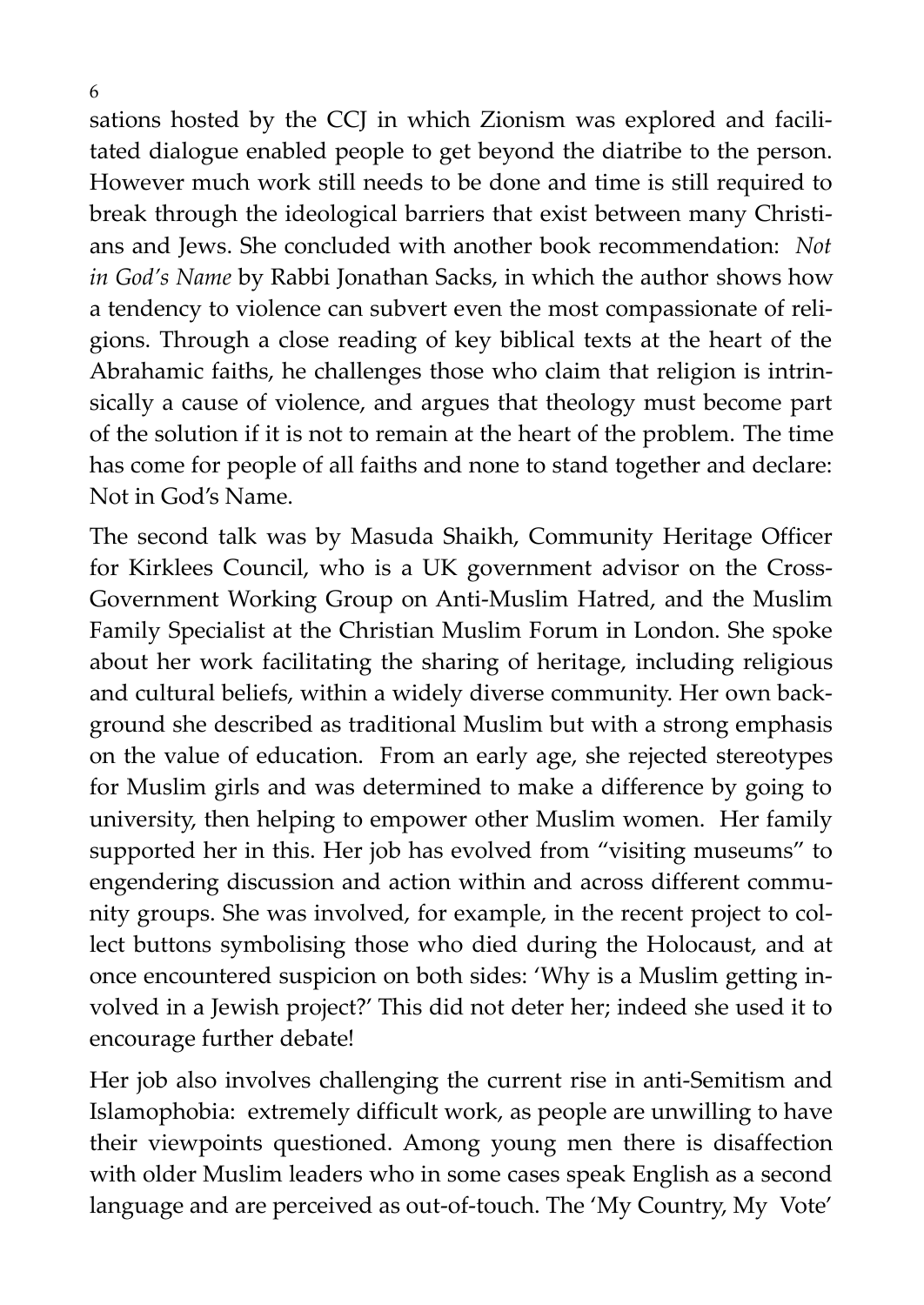programme is intended to tackle some of this alienation by encouraging young people to engage locally in the wider community. She also supports an underground programme to shelter Muslim women fleeing domestic violence, and said that achieving equality for women in Muslim communities is a big issue as attitudes are very slow to change.

She went on to discuss the Government's Prevent programme in schools with which she is also involved. While the Home Office is insistent that certain messages are routinely delivered, she finds that engaging with young people informally, with no agenda and without the presence of teachers and other perceived authority figures, can be as effective. Participants are then willing to open up and share their opinions – often nuanced and well-informed – on Syria and Palestine, for example. She has been piloting a similar approach with young women.

At a personal level, she calls herself an atheist - "but if I were tempted I'd go to Quakers"(!) She believes in the value of people of different faiths and none engaging with each other on conflicts which affect all humanity, and that the Interfaith movement needs people of no faith to come on board, as well as believers.

After lunch participants divided into smaller groups to attend two out of five workshops; I went to 1 and 4.

**Workshop 1** was led by members of the Kingston Quaker-Jewish dialogue group which has been meeting since April 2011. Its beginnings were tense – the Quaker boycott of goods from the West Bank settlements had just been announced – nevertheless, the members have recently held their thirtieth meeting. Their dialogue does not discuss the Israel/Palestine conflict but works to promote reconciliation and peace. A highlight for the group was its visit to Israel and Palestine in 2013 when they jointly decided which groups to contact, an exercise which itself helped build mutual trust.

Ten members – five Quakers and five Jews – were included in the main party. Three Quakers travelled earlier and met additional organisations in the West Bank. During the visit they had a day excursion to Ramallah, but the rest of their time was spent in Israel. This was because (a) they found it impossible to identify any organisation in the West Bank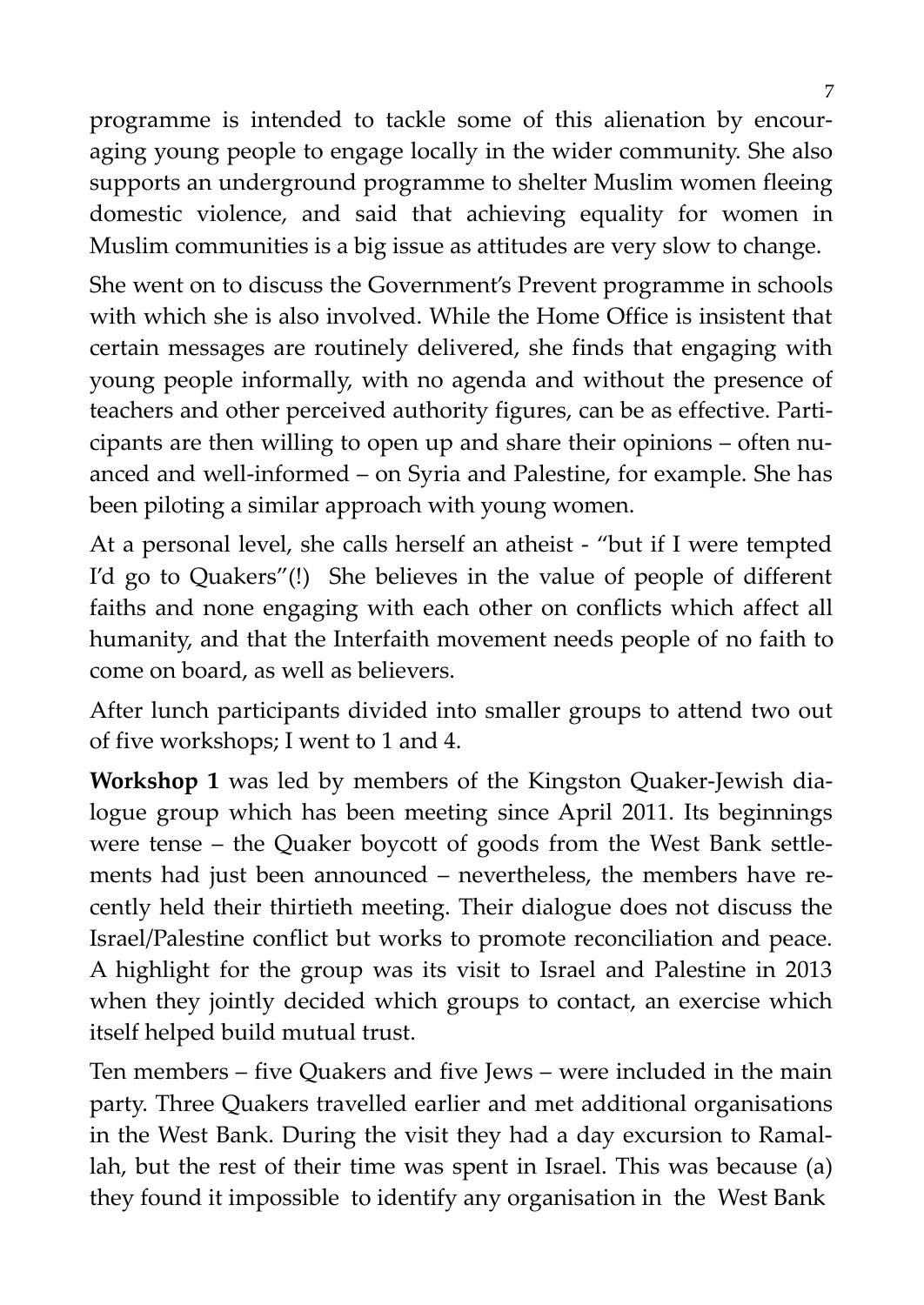apart from One Voice (which operates in both Israel and Palestine) that they could agree fitted their defined purpose; and (b) Jewish members were unwilling to stay overnight in the West Bank out of concern for their personal safety.

Today they give talks in their local area and continue to support groups they contacted in 2013. However, to some extent they feel they have reached a critical impasse, because having agreed to disagree on certain fundamental issues, they can go no further in their dialogue. The process then becomes one of understanding the other's reality rather than attempting to change the other's perceptions.

**Workshop 4**, led by a returned Ecumenical Accompanier, was entitled "Confronting difficult issues from an interfaith peace-building perspective: the experience of EAPPI and its application in the UK." Ecumenical accompaniers include people of different faiths, mixed faiths (e g: Muslim Quaker) and non-believers. This in itself leads towards greater cooperation and understanding. Nevertheless, it would be beneficial to have more Jewish and Muslim applicants. Their stance is that of "principled impartiality" in partnership with individuals and other agencies on the ground. They support human rights recognised in International Law and work towards an end to the Israeli military occupation inside Palestine (the West Bank including East Jerusalem and the Gaza Strip), now in its fifth decade. They also co-operate with peace-promoting groups such as Rabbis for Human Rights and support the Haifa Mare Nostrum Initiative, one of whose aims is "encouraging conflict mitigation and intercultural dialogue". Israelis living there express fear of Palestinians who they believe want to kill them.

Meeting people of other ethnic and religious backgrounds and hearing about each other's lives helps to reduce the sense of threat on both sides. "Enemies are people whose story you haven't heard or whose face you haven't seen"(Dr. Irene Butter). The real dividing line is between those who believe peaceful coexistence is possible and those who do not.

In summing up the day's discussions, reference was made to the deep offence felt by people of other faiths towards two recent Quaker statements: that supporting equality in marriage in 2009, and the boycott of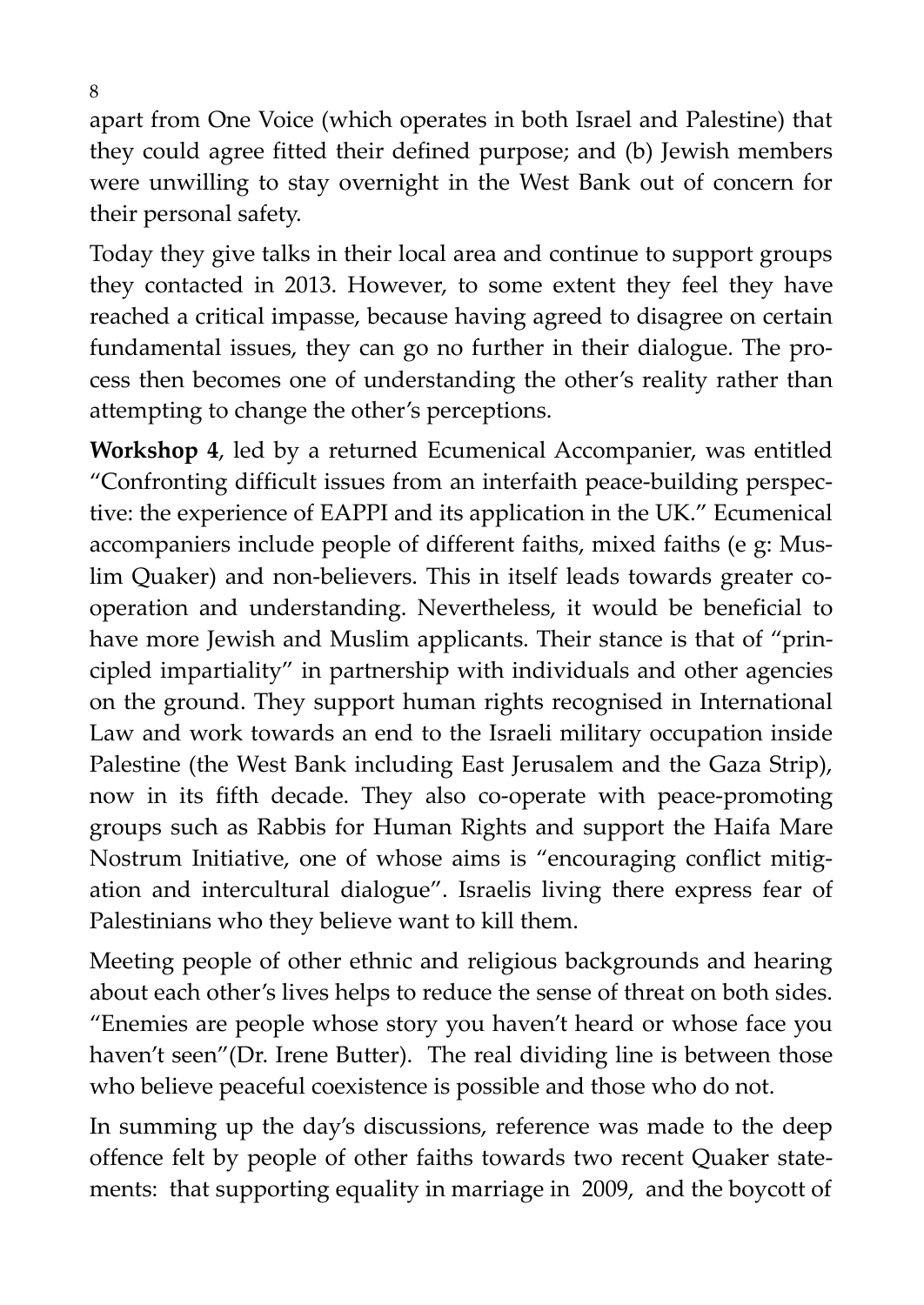settlement produce in 2011. This has affected interfaith relations, forcing Quakers into a discomfort zone. Faith communities typically take a long time to adjust. From the floor, the need was expressed to declare our faith positions honestly and openly, and to engage with young people wherever we live. The final observation, made by someone who had not previously spoken, encapsulated that spirit of tolerance for which all people of goodwill strive: he said prophets and peacemakers are equally valuable and both groups need to respect each other.

**Lynne Barty**

# **WERE YOU OR WAS A MEMBER OF YOUR FAMILY A CONSCIENTIOUS OBJECTOR DURING WORLD WAR II?**

We are searching for diaries, letters and unpublished manuscripts written by Second World War conscientious objectors and hoping to find people who would be willing to share their memories with us. This information will be used as part of a research project at the University of Edinburgh entitled *A Comparative Anthropology of Ethics, Conscience and Human Rights.*

If you can help, or for more information, please contact Laura Major:

Email: [l.major.ed.ac.uk](http://l.major.ed.ac.uk/) Telephone: 0131 6511 329

Or write to:

# *Laura Major, Department of Social Anthropology, 15a George Square, Edinburgh, EH8 9LD*

*The project as a whole examines both the lives of those who make claims of conscience during times of war and violence, and the conditions within society that permit or restrict those claims. The information collected on conscientious objection during World War II will be fed into publications and a museum exhibition.*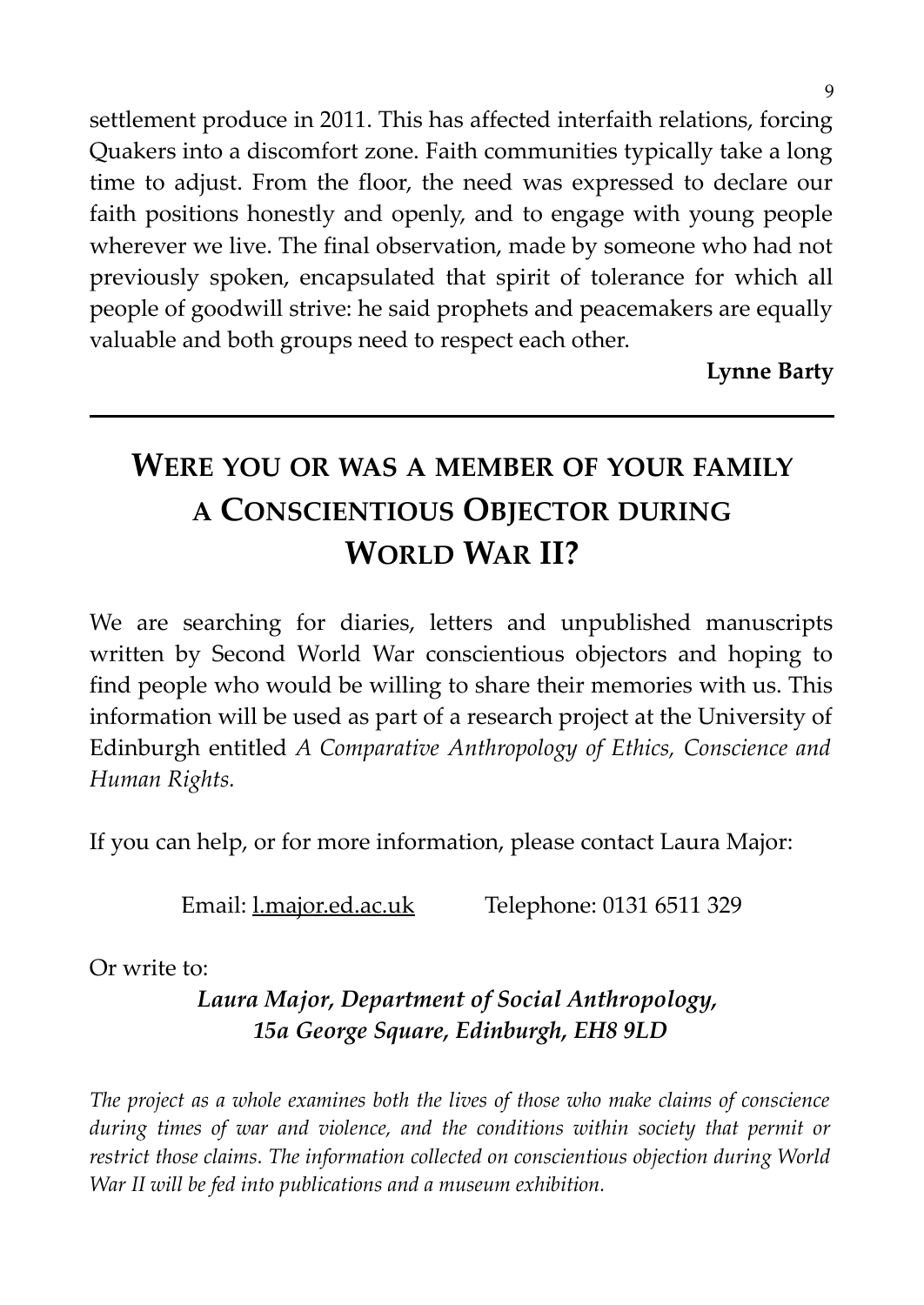# **A Pathway to Freedom**

The article "A Hidden Gem and a New Social Witness" in the last *Sesame* was of great interest to me; I hope soon to sample the menu at the Old School Café, and was particularly intrigued and enthused by what the author felt "sets it apart": that the project provides experience, training and qualifications for young people who leave formal education with little to show for it in employability terms.

I read this the day following a meeting of the Scottish Quaker Community Justice Network at which the keynote speaker was Matt Fountain. He had described a social enterprise project he had set up in a prison, H.M.P. Low Moss, near Bishopbriggs, and I was struck by the common elements. Like the Old School Café, the Low Moss project – the "Freedom Bakery" – is designed to transform lives: to provide, for those who volunteer and are selected, a pathway to sustained freedom, when the alternative is the "revolving door" of prison, release, failure to find work, and return to prison – usually for short periods in which neither education nor training is offered.

Early life experience brought home very pointedly to Matt the high cost to the families of such offenders: living with constant instability, many just break down. He became convinced he could make a difference, and help to break the cycle of failure with a project, initially in one prison, but which, if successful, could be replicated in others, to provide skills that would enhance employability on release.

Having experience in baking, a wide range of contacts, and a credible business plan, he was able to negotiate a four-year contract with the management at Low Moss to take over a vacant former kitchen, and to procure promises from wholesalers (some of them also social enterprises) to distribute the bread that would be the main product. With the kitchen equipped, prisoners selected, and two professional bakers employed full-time, he launched the Freedom Bakery in July. There are places for eight trainees – six taken up so far – and, if there is high demand, for four more at another location. Prison rules prohibit their being paid more than inmates who work as kitchen staff, which actually is helpful: no-one will apply for training just for immediate gain. The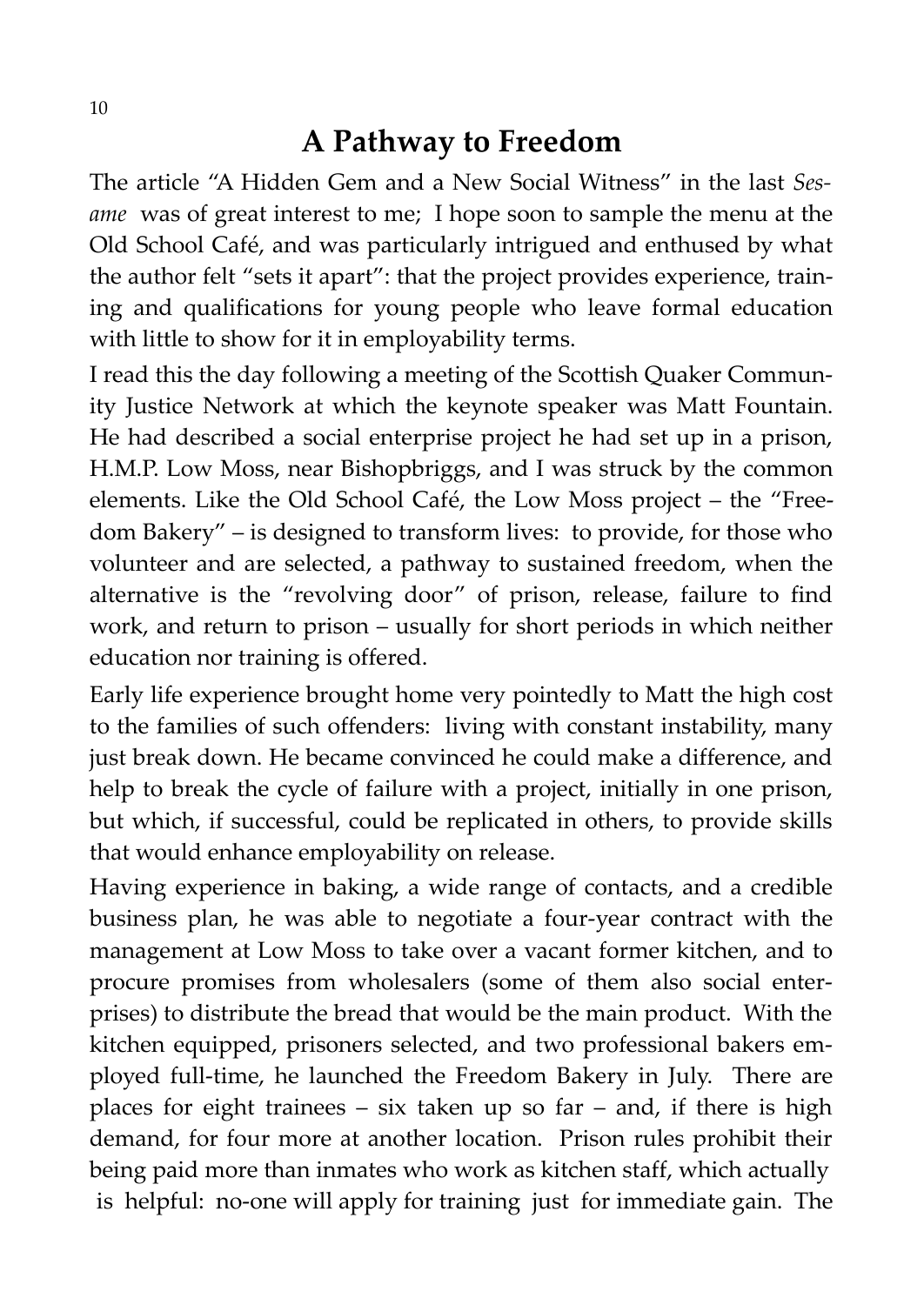current intake is a mix of short-term and longer term prisoners. Matt has contacts among prospective employers in the baking trade, which gives reason for optimism, although it is still very early days.

There is the possibility of diversifying into the production of other baked goods, such as oatcakes; Matt also has in mind the preparation of sandwiches and snacks for sale to visitors (some coming a long way to see a relation, so travelling over mealtimes) and this too seems feasible.

Questions at the end of the talk brought out more information than can be detailed here. What was clear is that the project appeals very strongly to Friends, and there was a commitment to make it as widely known as possible in our Meetings and in other circles which share our deep concern for reducing re-offending. Matt would be keen to speak to such groups.

## **David Turner**

*The Freedom Bakery has a website:* [www.freedombakery.org.](http://www.freedombakery.org/) *Before it opened, Matt Fountain was interviewed in* The Guardian *and on STV News; both reports are still available online.*

# *Two books, likely to be of interest to Friends,*

have recently been published by Common Weal, the think-tank (or "dotank", as its Director, Robin McAlpine, would prefer it):

*Objectors & Resisters: Opposition to Conscription and War in Scotland, 1914-1918* **by Robert Duncan** (£7.99, *ISBN* 978-0-9930965-1-8) may seem rather short to be described as "the first comprehensive history" of anti-war activism in Scotland during World War I, but its six chapters do include much information, some of it concerning Quakers; in particular, Andrew and Sybil White, parents of our Friend Sylvia Marshall.

*A Book of Ideas, 2016-21* (£8, *ISBN* 978-0-9930965-3-2) aims to stir up our thoughts ahead of next May's Holyrood elections: the hope is to show that "Scotland's future does not need to be the same as Scotland's present". Themes discussed include 'Tax, Investment and the Public Realm'; 'Democracy'; 'Quality of Life'; 'National Infrastructure'; and 'Economic and Social Equality'.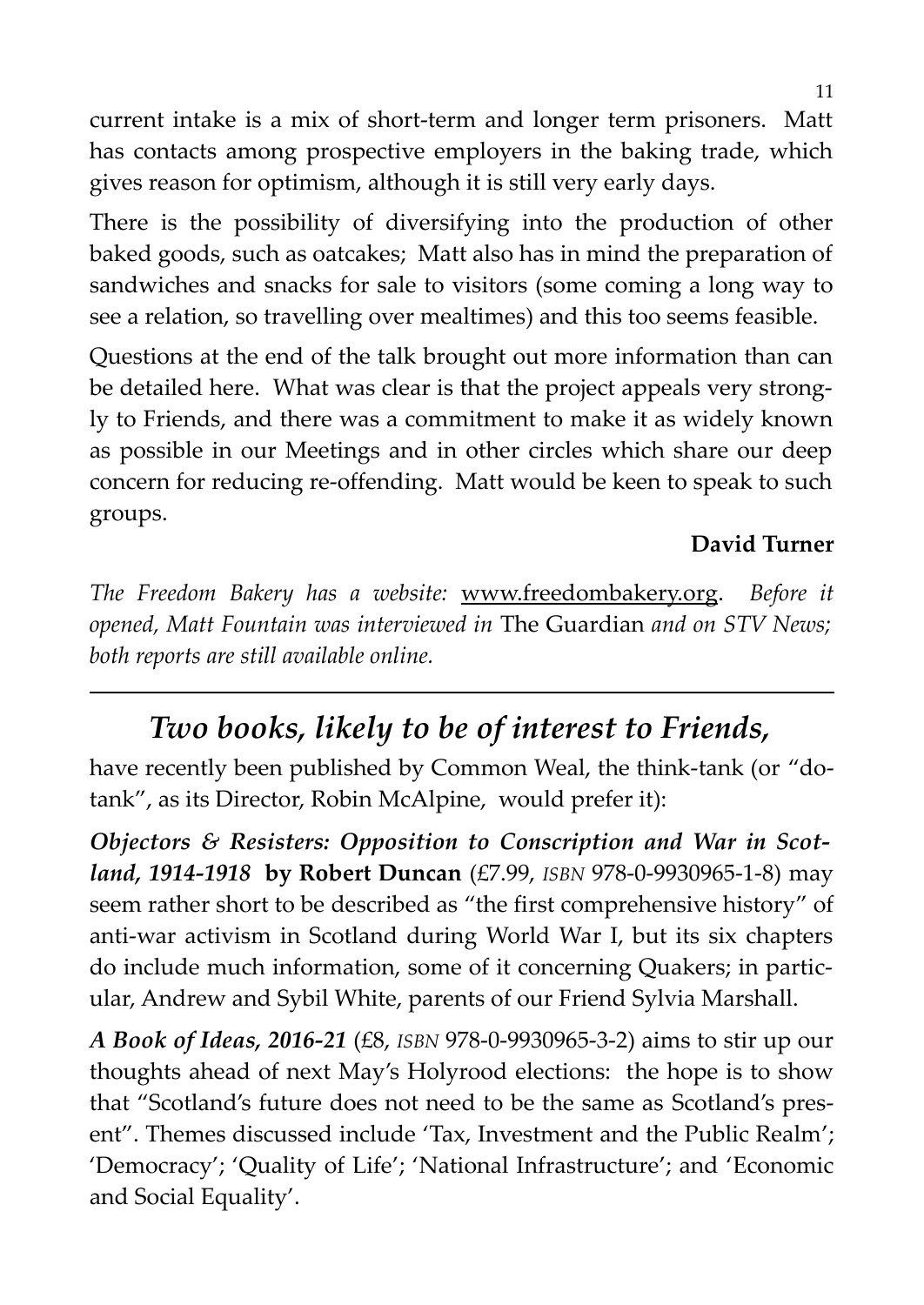# *Interim report to Area Meeting of the STIR group, October 2015*

**Purpose of this report**: to note progress; identify emerging themes of the STIR process; seek advice on the way ahead.

**Background**: STIR was established in October 2014, with its remit agreed the following month, and the members appointed in January 2015. While the process was stimulated by concerns over difficulty in finding people to accept nomination for roles, and over financial challenges to AM, it was agreed that a wider review of how AM relates to local meetings was needed.

**Remit**: The remit was twofold:

1. To explore and record what is being done well in Area Meeting and local meetings in relation to: individual and collective spirituality; Quaker testimonies in action; meeting the needs of members and attenders; and service in the community; and

2. To develop a vision of how AM can work with local meetings to do these things more effectively through: new ways of working with a focus on 'what matters most'; laying down ineffective ways of working; changing existing patterns of structures and meetings, 'radically if necessary' to match this vision.

**Membership**: The STIR group comprises Deirdre Armstrong; Alastair Cameron; Rachel Fitzgerald; Justin Kenrick; Jane Pearn; Don Stubbings.

**Process and progress**: The group has met on seven occasions to plan activities; recognising the importance for our work of Ben Pink Dandelion's 2014 Swarthmore Lecture, *Open for Transformation: Being a Quaker*, we spent most of our second meeting watching it. We agreed to attempt to meet each local meeting and each of the committees of AM to gather views: this implies a total of nineteen meetings – nine local meetings; two worship groups (North Edinburgh and Midweek Meetings); eight committees. It was agreed that the views of people who rarely or never attend AM in session, including young people, should be particularly sought, though this has proved difficult.

To date, we have held fourteen of these conversations: those we have not yet managed are Polmont, Central Fife, and Tweeddale LMs; and the AM

1.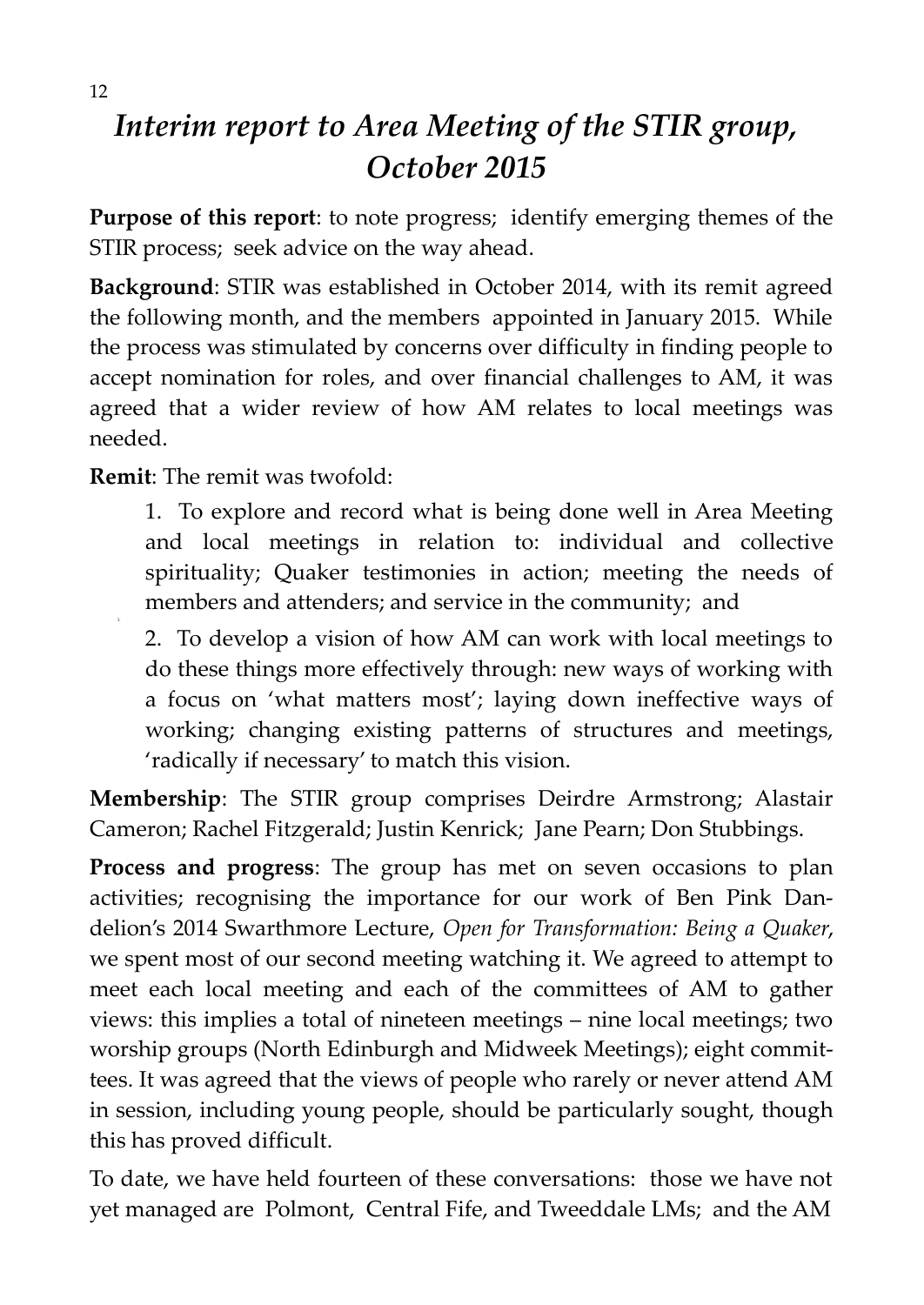Treasurer's Team. Meeting the Library Committee has also not proved possible, although the views of its members have been sought individually and noted. At each, we have invited people present and absent to submit their own responses to our questions: in addition, two individuals have offered their thoughts in very helpful written responses. In discussion with the AM Advocate for Children & Young People, it was agreed that it would be hard to convene a session with children and young people specifically to discuss AM.

Our conversations with LMs have generally taken place after Sunday worship, and have focussed on identifying people's perceptions and experiences of Area Meeting. Participants have been invited to make their own suggestions for improvement. All these have varied widely. We have adapted the structure of the conversations as they have progressed, though the questions have not changed much. We have had a lot of difficulty, particularly with local meetings, in finding the time to cover things fully within the time constraints.

**Emerging themes**: The key theme underlying our questions is the dual aspect of 'Area Meeting': it is both the embodiment of the community of Quakers in South-East Scotland and a series of meetings – currently eight – held throughout the year. We characterised these as 'AM as community' and 'AM as event'. Some we spoke to see these aspects as complementary; others describe them as contradictory or confusing.

We encountered a clear difference between the value people find in Local Meeting – where 'silence', 'community', 'space for spiritual exploration' and so on, were often mentioned – and in Area Meeting as an event. Many recognise that AM in this sense needs to exist, in order to do those jobs that are not appropriate or possible for local meetings. But some expressed the view that 'it's not for me'; others spoke of its being a frustrating experience, remote, failing to make decisions, and with too many reports. One said (as if this were a bad thing) 'it's really become a social occasion'.

Related to this is the time commitment – more than once, we heard comments about spending sunny Saturday afternoons in AM, with the implication that another activity might have been more enjoyable that day…

Our conversations with the AM committees had a flavour different from those with local meetings. We sensed that the AM committees seem to be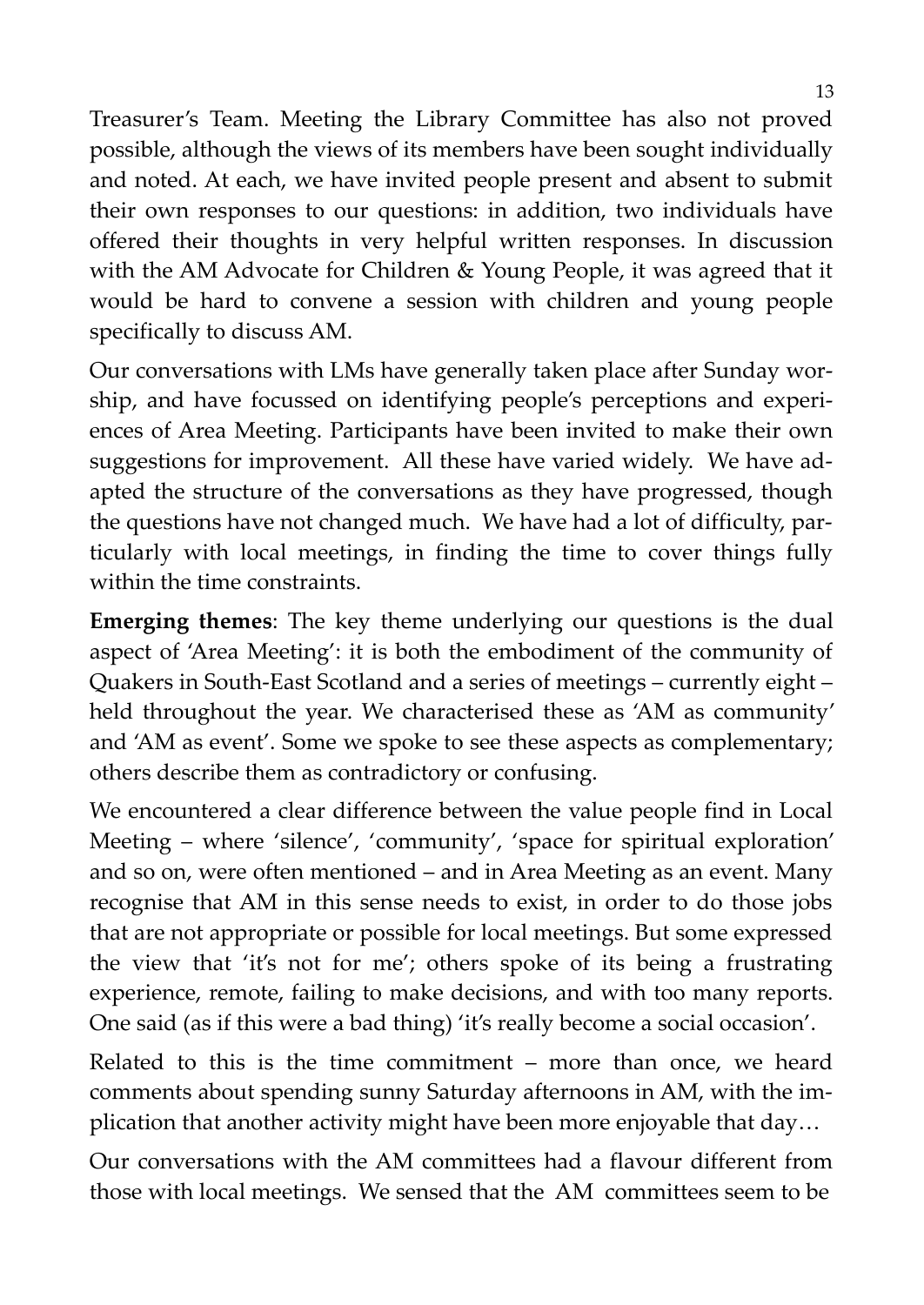working reasonably well – that members feel reasonably happy in their roles. It was more in our conversations with local meetings that discussion generated a feeling that change is needed.

The imbalance of meeting size is seen as significant. Some felt that Edinburgh dominates – not necessarily Central Edinburgh LM, but the three Edinburgh LMs together, because more meetings are held in the city and it is easier for Edinburgh people to get there. On the other hand, it was seen of value that AM takes place in the different locations where there are Quaker meetings.

At Central Edinburgh, one participant expressed the view that AM is of more importance to the smaller meetings, since without AM, Central Edinburgh would have sufficient momentum to exist. It was noticeable, however, that this was not a view shared by all who heard it: the largest meeting has struggles of its own, which it needs others to be aware of.

The question of who participates was a recurrent theme. The assumption is that Quakers with commitments to children find it difficult to give over weekend time to AM. This raises questions of whether a children's programme should be part of the event – we heard that this had been tried in the past without noticeable success.

We heard questions about the appropriate agenda for AM. In particular, we frequently heard that reports are better circulated in writing than given at the meeting, and that only issues arising for decision should be covered. Another theme was that there are too many jobs, given the different pressures that individuals are under, and the requirements of local meetings.

Communications within AM were mentioned – email lists, *Sesame*, the importance of chat over tea. While emails work well on the whole for those who use the technology, there is a significant issue for those who do not: they may feel – or actually *be* – out of the loop.

We heard of ways in which the community of Quakers in South East Scotland is nurtured without specifically involving AM, such as the Wiston Lodge weekend each September, which started off as a communitybuilding occasion for South Edinburgh LM, but in recent years has also had regular commitment from members of Polmont, Portobello & Musselburgh and Central Edinburgh. It has been particularly valuable in bringing

14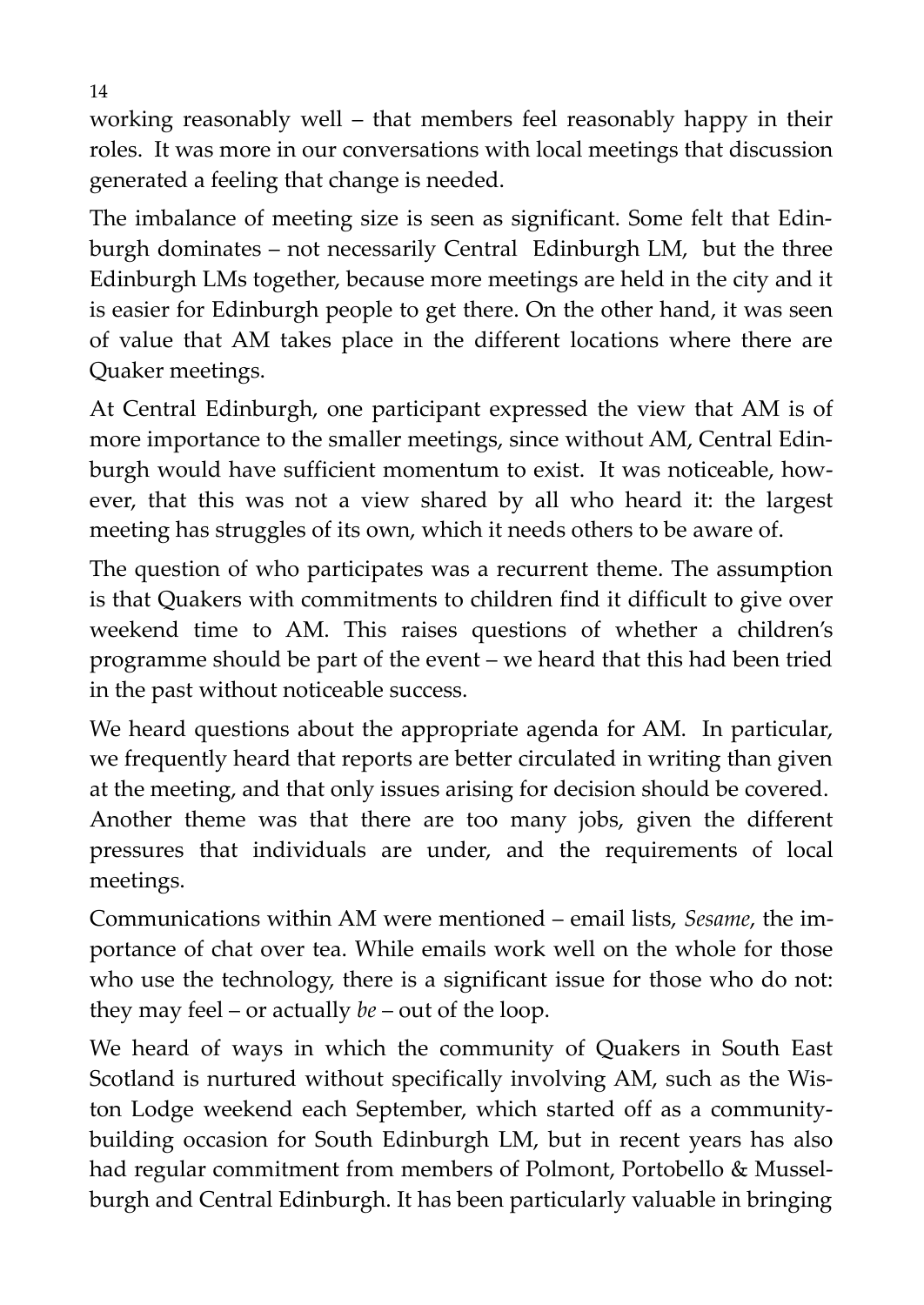families with children together, and in helping children and older friends get to know one another.

One person said that AM 'is the crucial unit with Quakers', and that everything it does should come under one or other of three activities, which are central to our Quaker life: *nurturing our spiritual roots; encouraging witness;* and *promoting Quaker values*. (This mirrors the recent statement from the BYM long-term framework process *Our faith in the future*.)

There was a sense that Area Meeting is the first ripple in an outwardflowing circle from the local meeting to a wider world, of Quakers and beyond, but we found a varying level of commitment to that, and indeed to the need for it. Some feel that the local meeting is all they need, and that it is hard to identify with AM, particularly for younger or more recent Quakers. On the other hand, there is a recognition that membership and oversight is an important function, and at one meeting, the book of members and attenders was specifically mentioned as giving a sense of contact between Quakers.

**Next steps**: The STIR group would welcome guidance from Area Meeting on where our focus should be. Our thoughts, framed as questions, are:

- *What contribution can AM as event make to building AM as community – and what is the extent to which it should try to do that?*
- *How can we build and sustain our Quaker community with a minimum of jobs, duties and meetings for necessary business?*
- *What are the best and most inclusive forms of communication within the AM area?*
- *How can we foster an inclusive, all-age set of practices?*
- *What role does money play in allowing us to be the community we would seek to be?*
- *What changes are needed to put these aspirations into place?*

We are very open to ideas on these topics, and to being guided to consider other aspects within the remit.

*Anyone who wishes to offer views to the STIR group is invited to contact its convener, Alastair Cameron, at* **mandolin.alastair@gmail.com**.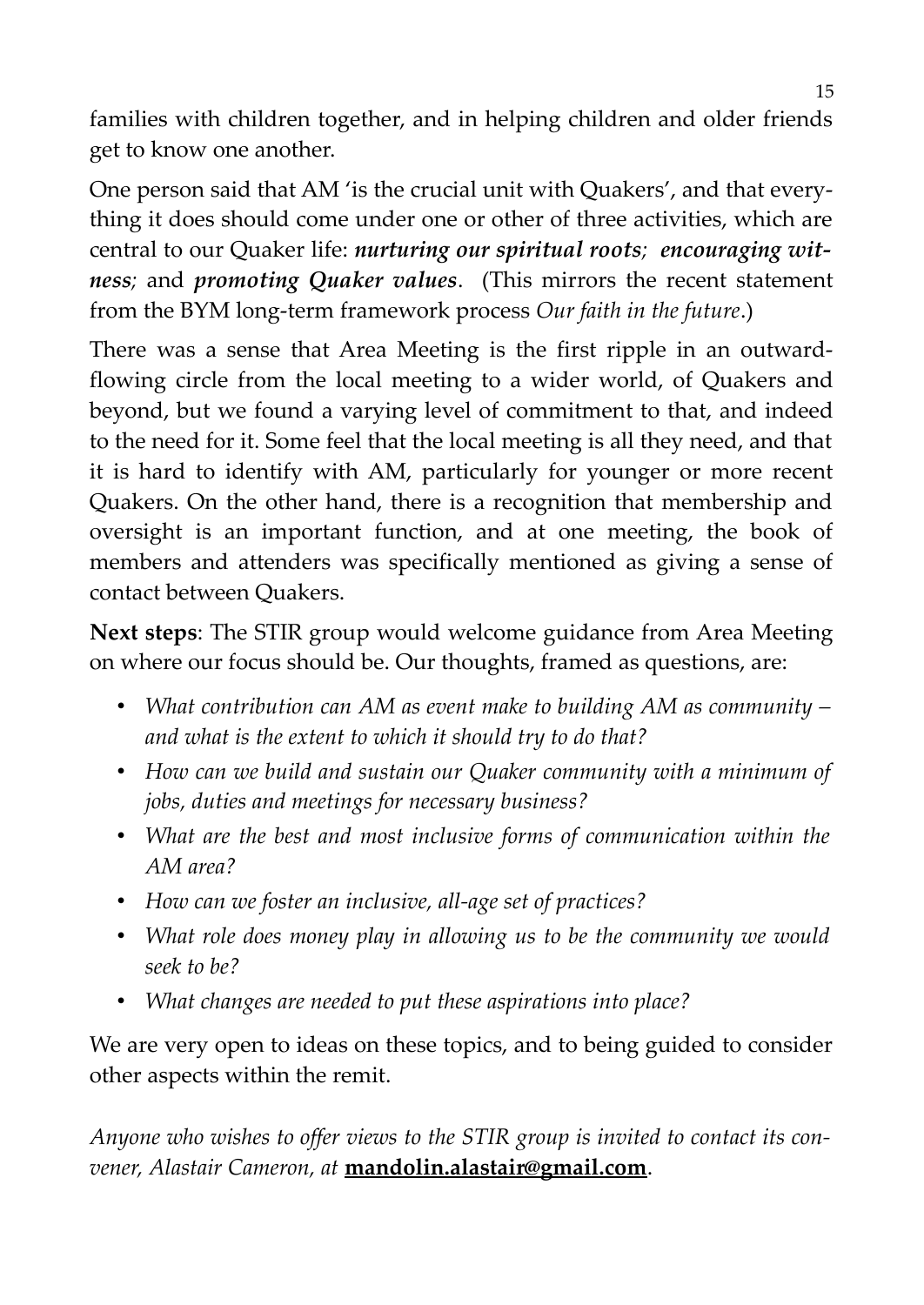# *Voltaire on Penn: from* **Letters concerning the English Nation,** *IV*

*Our last issue included an extract from the third of Voltaire's philosophical letters, with his account of the origins of Quakers. The fourth letter is devoted almost entirely to the career of William Penn, but ends by forecasting the future of Friends on this side of the Atlantic. Spelling and punctuation are unaltered; note that 'Americans' means* native *Americans.* 

*William Pen* inherited very large possessions, part of which consisted in crown-debts due to [his father] the vice-admiral for sums he had advanc'd for the sea-service. [. . .] *Pen* was oblig'd to go more than once, and *Thee* and *Thou* king *Charles* and his ministers, in order to recover the debt; and at last, instead of specie, the government invested him with the right and sovereignty of a province of *America*, to the south of *Maryland*. Thus was a Quaker rais'd to sovereign power. *Pen* set sail for his new dominions with two ships freighted with Quakers, who follow'd his fortune. The country was then call'd *Pensilvania* from *William Pen*, who there founded *Philadelphia*, now the most flourishing city in that country. The first step he took was to enter into an alliance with his *American* neighbours; and this is the only treaty between those people and the Christians that was not ratified by an oath, and was never infring'd.

[. . .] The natives of the country instead of flying into the woods, cultivated by insensible degrees a friendship with the peaceable Quakers. [. . .] In a little time, a great number of these savages (falsely so call'd) charm'd with the mild and gentle disposition of their neighbours, came in crowds to *William Pen*, and besought him to admit them to the number of his vassals. ´Twas very rare and uncommon for a sovereign to be *Thee'd* and *Thou'd* by the meanest of his subjects, who never took their hats off when they came into his presence; and as singular for a government to be without one priest in it, and for a people to be without arms, either offensive or defensive; and for a body of citizens to be absolutely undistinguish'd but by the publick employments, and for neighbours not to entertain the least jealousy one against the other.

*William Pen* might glory in having brought down upon earth the so much boasted golden age, which in all probability never existed but in *Pensilvania*. He return'd to *England*, to settle some affairs relating to his new dominions. After the death of king *Charles* the second, king *James*, who had lov'd the father, indulg'd the same affection to the son, and no longer consider'd him as an obscure Sectary, but as a very great man.[...] [James] was desir-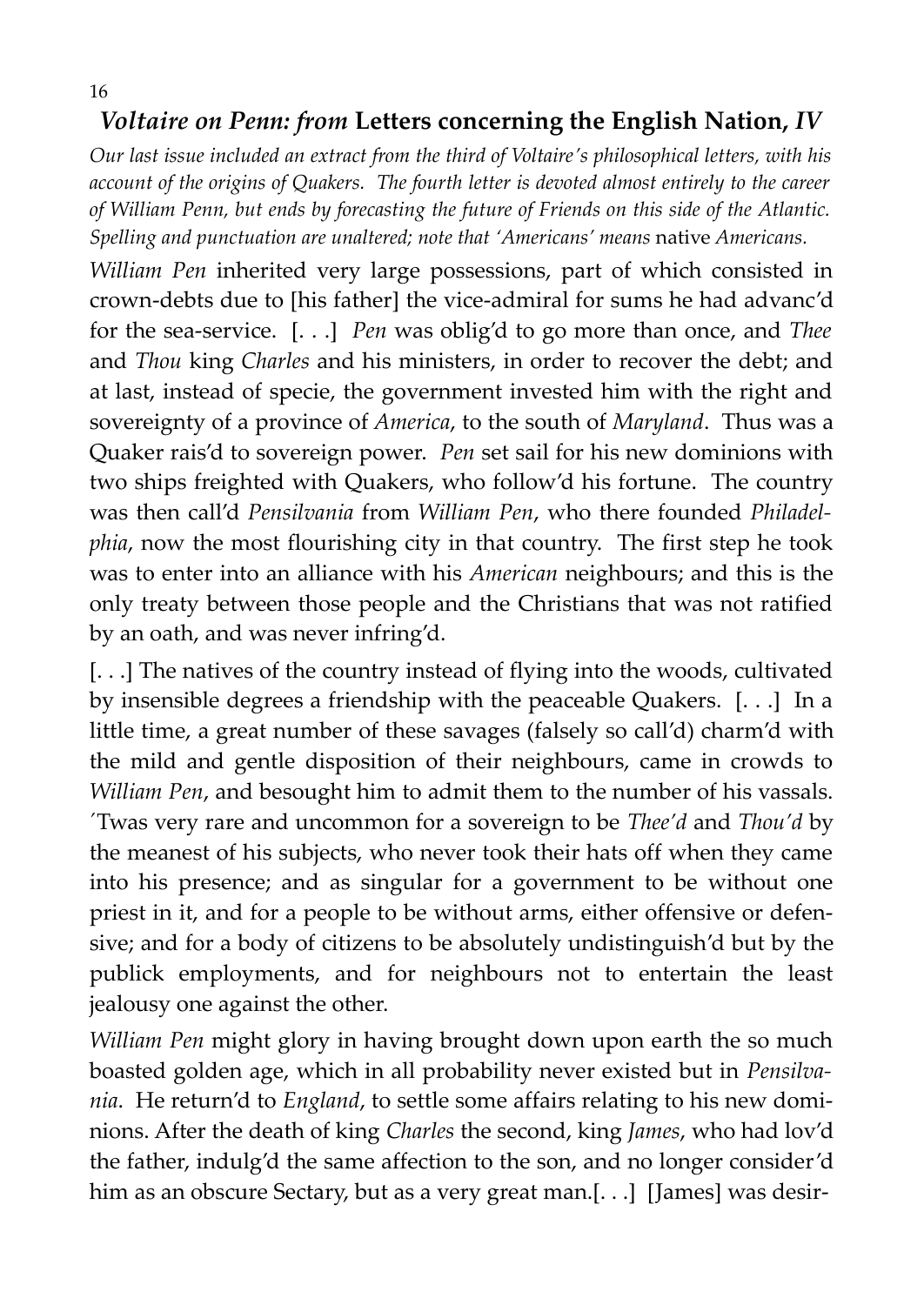ous of pleasing the Quakers by annulling the laws made against Nonconformists, in order to have an opportunity, by this universal toleration, of establishing the *Romish* religion. All the sectarists in *England* saw the snare that was laid for them, but did not give into it; they never failing to unite when the *Romish* religion, their common enemy, is to be oppos'd. But *Pen* did not think himself bound in any manner to renounce his principles, merely to favour Protestants to whom he was odious, in opposition to a king who lov'd him. He had establish'd an universal tolerance with regard to conscience in *America*, and wou'd not have it thought that he intended to destroy it in *Europe*, for which reason he adhered so inviolably to king *James*, that a report prevail'd universally of his being a Jesuit. This calumny affected him very strongly, and he was oblig'd to justify himself in print. However, the unfortunate king *James* the second, in whom, as in most princes of the Stuart family, grandeur and weakness were equally blended [...] lost his kingdom in a manner that is hardly to be accounted for.

All the *English* sectarists accepted from *William* the third and his parliament, the toleration and indulgence which they had refus'd when offer'd by king *James*. 'Twas then the Quakers began to enjoy, by virtue of the laws, the several privileges they possess at this time. *Pen* having at last seen Quakerism firmly establish'd in his native country, went back to *Pensilvania*. [. . .] All the laws had been religiously observ'd in his absence, a circumstance in which no legislator had ever been happy but himself. [. . .] [After] some years in *Pensilvania*, he left it [. . .] in order to return to *England*, there to solicit some matters in favour of the commerce of *Pensilvania.* But he never saw it again, he dying in *Ruscomb* in *Berkshire*, *anno* 1718.

I am not able to guess what fate Quakerism may have in *America*, but I perceive it dwindles away daily in *England*. In all countries where liberty of conscience is allow'd, the establish'd religion will at last swallow up all the rest. Quakers are disqualified from being members of parliament; nor can they enjoy any post or preferment, because an oath must always be taken on these occasions, and they never swear. They are therefore reduc´d to the necessity of subsisting upon traffick. The children, whom the industry of their parents has enrich´d, are desirous of enjoying honours, of wearing buttons and ruffles; and quite asham´d of being call´d Quakers, they become converts to the Church of *England*, merely to be in the fashion.

[*1733*]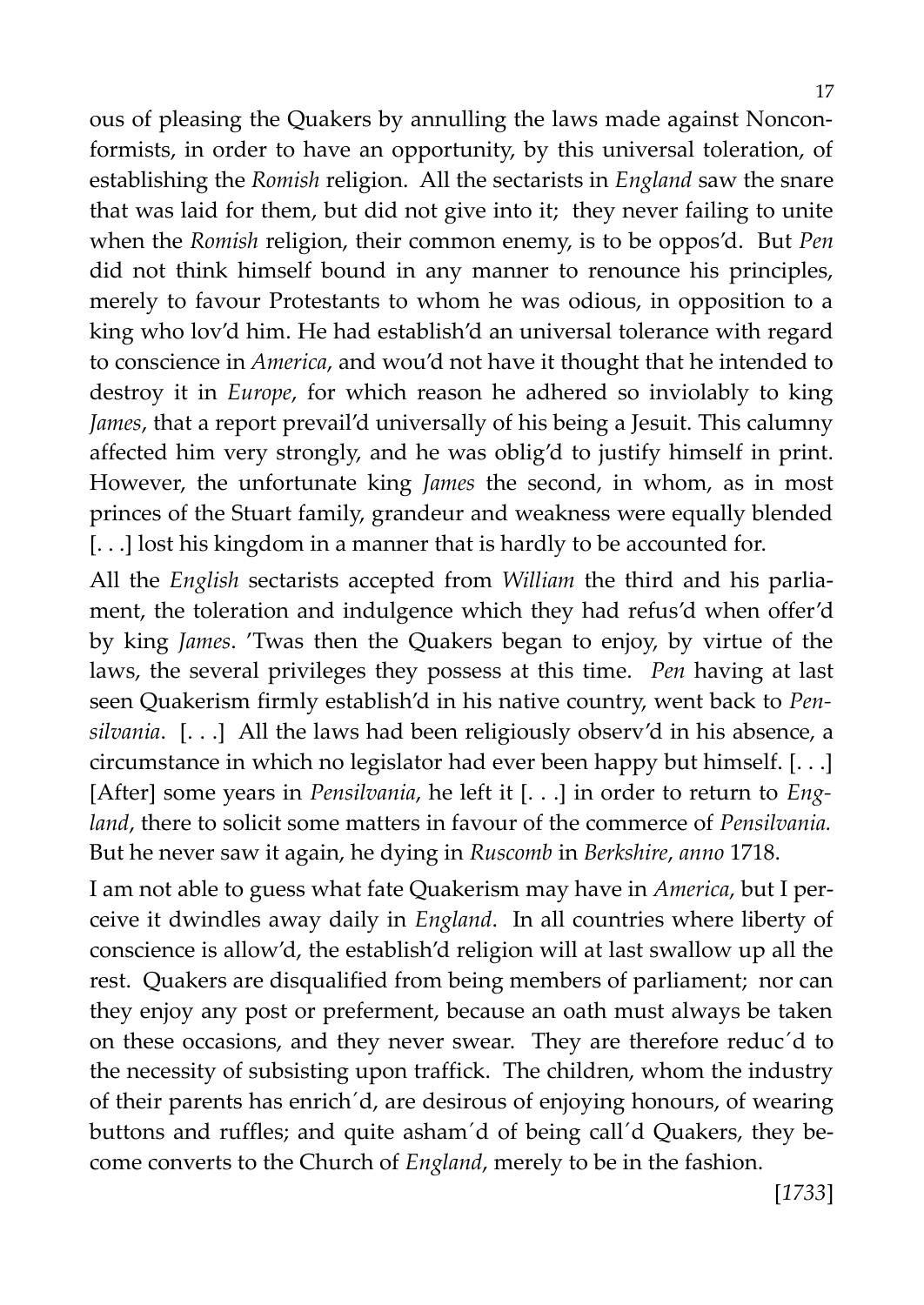# **Conferences in 2016**

We are asked to appoint representatives to attend the following two conferences. Representatives are offered full conference and travel costs by Area Meeting. Please let me know if you would like to represent us. I hope we shall be able to appoint at our 28 November meeting.

*Both members and attenders may represent us.*

**Phil Lucas, AM clerk**

# **QPSW Annual Spring Conference 2016**

*1–3 April 2016, Hayes Conference Centre, Swanwick, Derbyshire*

How does Quaker Peace & Social Witness work with Friends to make change happen – in our own lives and in the world? The Conference is for fairly new Friends and seasoned Friends who want to reconnect or learn more. QPSW Spring Conference is a spiritually based event. You will learn how the work we do springs from Quaker concerns and is discerned and overseen by Friends from all over Britain.

# **Gathering on the Sustainability Commitment: Being a transformational community**

*18–20 March 2016, Hayes Conference Centre, Swanwick, Derbyshire*

A weekend gathering organised by the BYM Sustainability Group. The gathering will have three threads: practical change, including campaigning; engaging with the spiritual dimensions of climate change; and strengthening our communities. There will be short talks, worship, workshops, fun and relaxation.

Each area meeting is asked to send at least one Friend to the gathering; individuals are also welcome subject to space.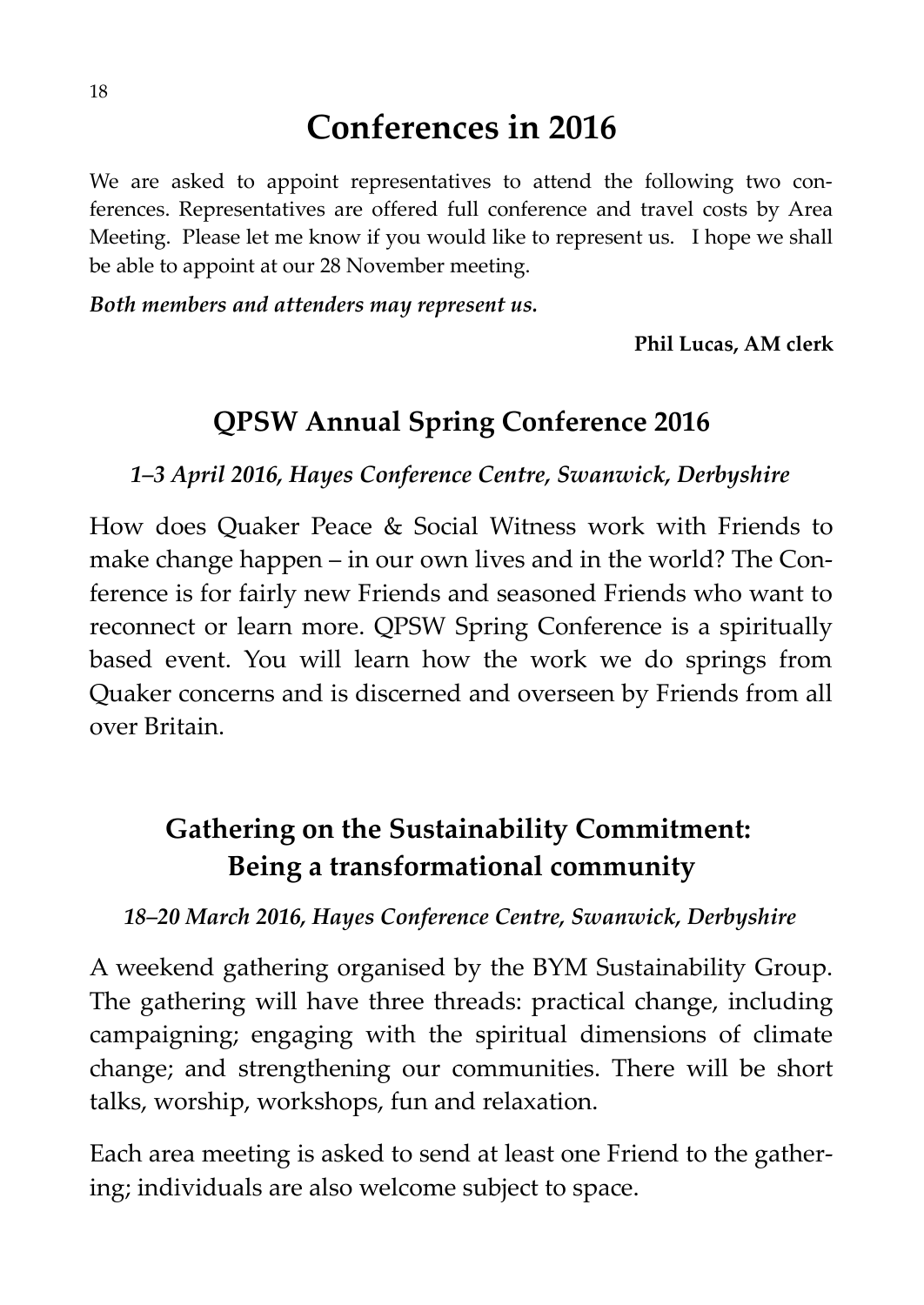# **The Trip**

A few weeks ago I learned of the conditions at Berkasovo, a tiny village (pop. 1,228 in the 2002 census) on the border of Serbia and Croatia, where thousands of refugees, mostly families and children, many of whom are disabled, are arriving without appropriate clothing. The weather is worsening, and, due to long delays and the chaos ensuing, people are standing for hours, sometimes for days, in driving rain and mud – often without shoes – at borders and train stations, waiting to travel north. As a Ph.D. student, I have no money to give, but I can drive, and so the next best thing seemed to get stuff there myself.

A team of us are now working with the *Humanitas* Charity, an aid agency on the ground which works specifically to support families and children, providing medical supplies and blankets. I am in contact with its director, Dr Ramiz Momeni, who has asked me to bring specific supplies, including medication, vitamins, emergency blankets and winter clothing.

We have been overwhelmed by people's donations, good wishes and support in spreading the word. We now have two van-loads of supplies ready to go, and have closed down the donations side of things. But we are still very much dependent on people's generosity with money: to hire vans, get insurance, and buy as many supplies as possible – we will be doing food runs once at the border, to maximise our usefulness. We are leaving on the 26 November and returning on the 2 December.

It would be untrue to say that we are not daunted by what we are taking on. The situation is volatile, and things are changing quickly. But we all firmly believe that if there are problems with the supply chain in getting essential items to people in desperate need, and we can fill that gap, then we must do so.

If you feel able to help, we would be extremely grateful.

## **Miranda Barty-Taylor**

*Cheques, payable to Miranda Barty-Taylor, can be sent to her c/o Lynne Barty, 10, Jordan Lane, Edinburgh EH10 4 RB.*

*For more information and to donate online go to* **[https://crowdfunding.justgiving.com/berkasovotrip.](https://crowdfunding.justgiving.com/berkasovotrip)** 

*The page is open to accept donations until 21 November.*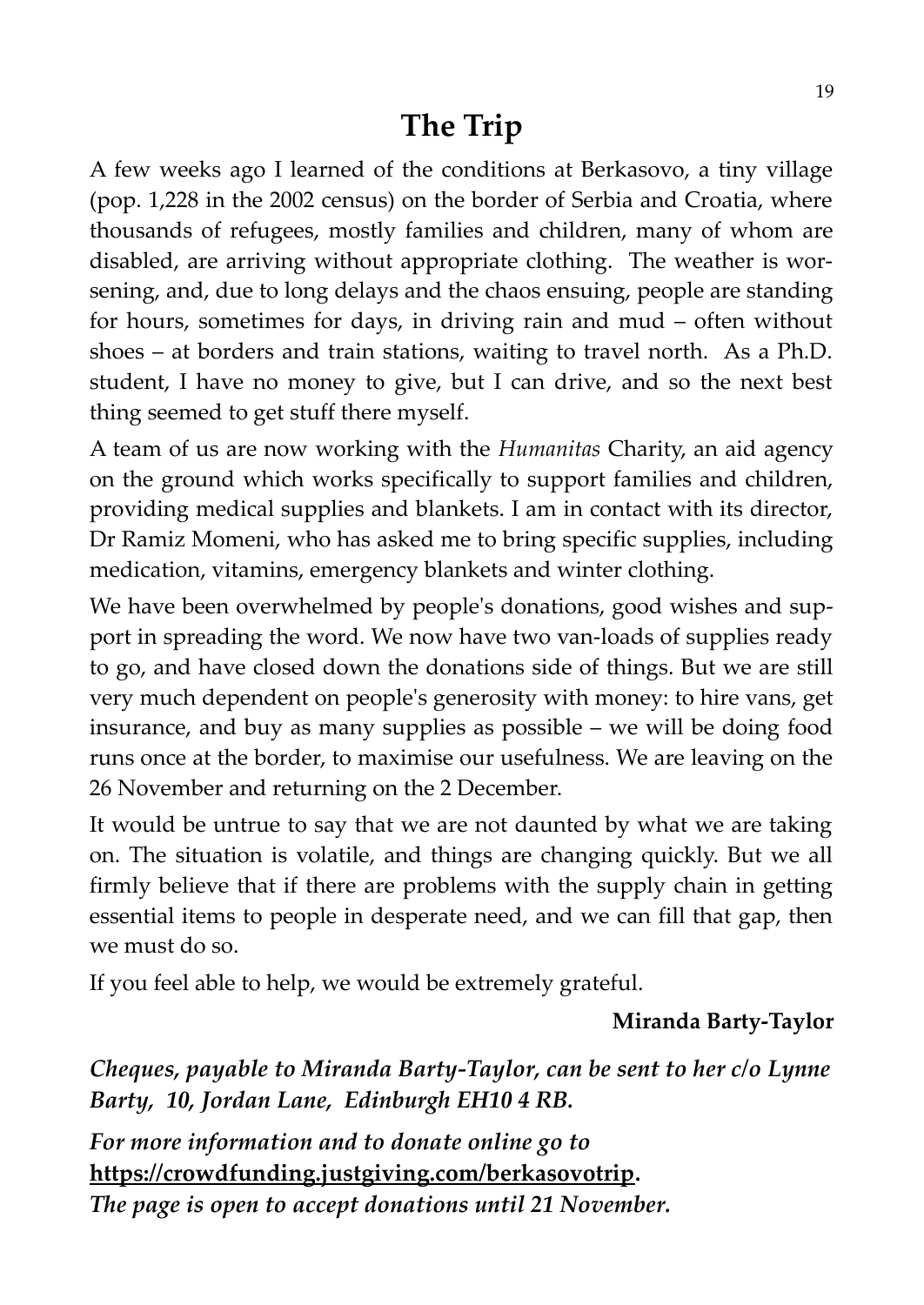# **Northern Friends Peace Board**

The Subud Centre, home to Perth Local Meeting, was the venue for the Board's September meeting. As ever, after worship and introductions, we had some routine items of business: reports from the Trustees, a statement from the Treasurer, and nominations – Douglas Shaw, of Lanark LM, was appointed to serve on the Executive, 2016-18. In the Members' Forum we heard about actions and events across 'the North', (and, indeed, beyond – Tim Wallis of QPSW had news of central work on peace issues). Common themes were the militarisation of society, and of schools in particular (the subject of the John Hamilton Memorial Lecture in Liverpool and a campaign in Craven); Hiroshima commemorations (in Inverness and Leeds), also linked to opposing Trident (in Barrow, Manchester and of course at Faslane); support for refugees (in Glasgow, Huddersfield, Kendal and Perth); and remembering the witness of C.O.s (in Chesterfield, Edinburgh, and Glasgow again – where a monument to conscientious objectors on Glasgow Green has beaten what had been thought to be Scotland's first, still to find a site in Edinburgh).

Discussion on three main topics dominated the day. "Building Peace in Diverse Britain" has been a project which has run over the past five years, and included youth work and conferences – a summary report of the activities it generated was being presented on the same day to a session at the QCCIR conference [*as reported by Lynne Barty, pp. 5-9*]. Although it has now been laid down as formal concern, it was hoped that work begun can be taken forward.

Secondly, we revisited a project undertaken in 1999-2001 which, in a series of publications called The Peace Papers, had given individuals the opportunity to describe then-current concerns and the action that resulted. Funding has been found, we heard, to put some of these online, with additional material reflecting developments in the intervening fourteen years – we discussed in groups what the most important of these might be, concentrating on what had inspired us: answers included the Referendum campaign, the work of EAPPI, and examples of steadfast individual witness.

Finally, we discussed the short version of the Ammerdown Invitation reprinted in *Sesame* 198; "Sustainable Security" is a current Board project (the topic for a conference early next year) and questions on the respective roles in promoting it of governments and citizens were considered. 'Shared Security', a document produced by FCNL/AFSC was commended to us.

#### **Alan Frith**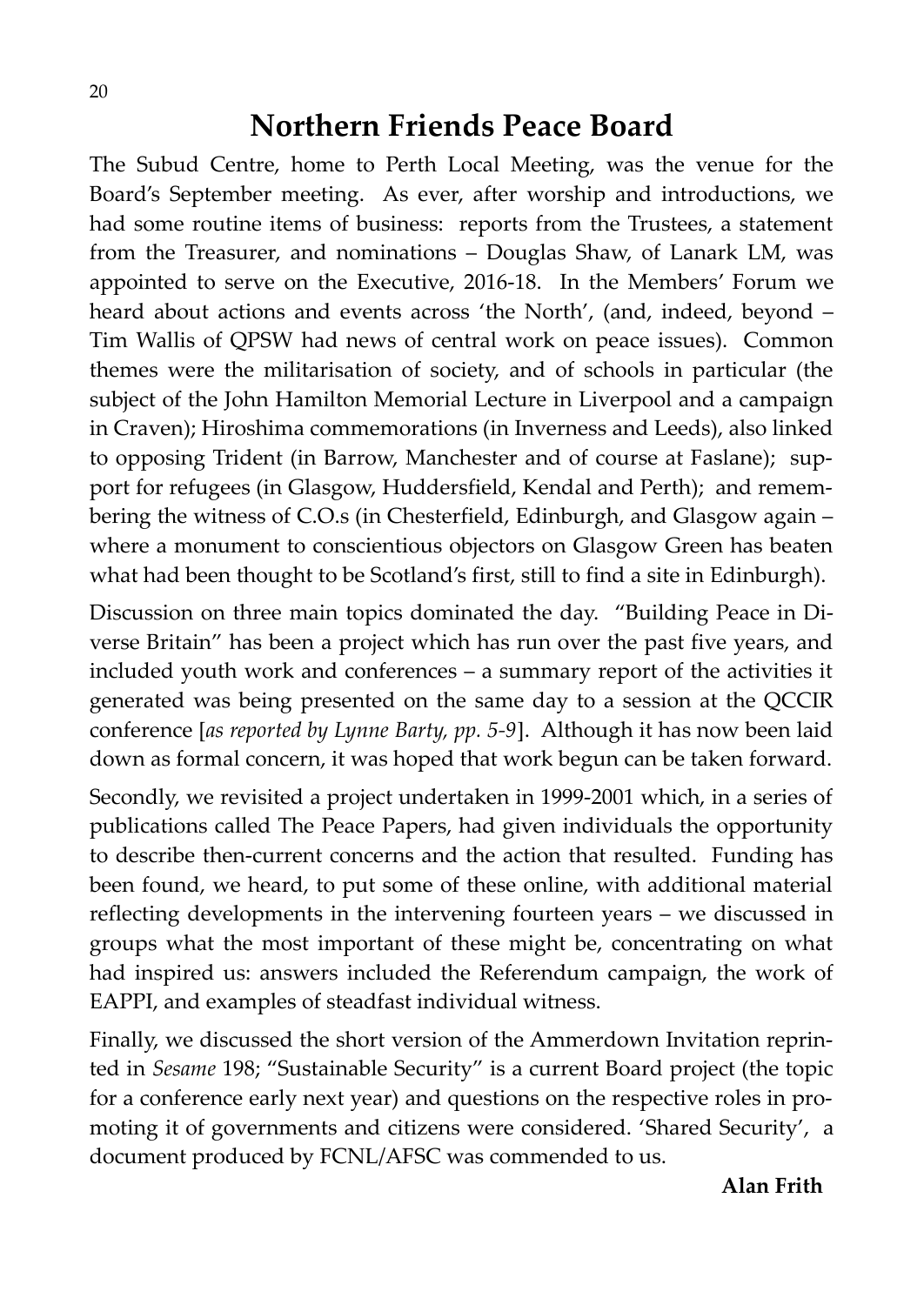# **SOUTH EAST SCOTLAND AREA MEETING**

# **Minutes of Area Meeting held on Saturday 24 October 2015 at Edinburgh Quaker Meeting House**

#### **2015/10/01 Worship**

During opening worship *Quaker Faith & Practice* 2.90 has been read to us. In it, we are reminded that our Meetings for Church Affairs are about discerning the will of God and not the majority view. A discipline of deep and unhurried discernment is required of us.

#### **2015/10/02 Introductions**

We have ensured those present know each other's names and meetings. The attendance will be recorded in the concluding minute.

**2015/10/03 The minutes of our last meeting,** held on 29 August 2015 in Dunbar, have been signed and entered in the minute book.

#### **2015/10/04 Membership matters**

#### **a) Barbara Naumann**

Michele Gunn and Jim Pym have met with Barbara in her home in Kinghorn. Barbara has been part of a Quaker meeting for many years and has felt so much part of it that applying for membership had actually not occurred to her. When it did, she applied. Barbara's spiritual journey and current relationship with Friends were explored; it seemed to Jim and Michele that her application for membership was right in every way.

We accept Barbara into membership and ask John Eccles to welcome her on our behalf.

**b)** [An application has been received, and visitors appointed.]

#### **2015/10/05 Matters arising**

**a) Militarisation in society** (Minutes 2014/10/06, 2014/11/04a,

2015/01/4a, 2015/02/06, 2015/04/04, 2015/05/04a and 2015/08/04a refer) A weekend course on *Militarisation in our Society* takes place at Woodbrooke Quaker Study Centre from 12 to 14 February 2016, to which we would like to send two representatives. We have provisionally booked two places but only one name has been forthcoming to date.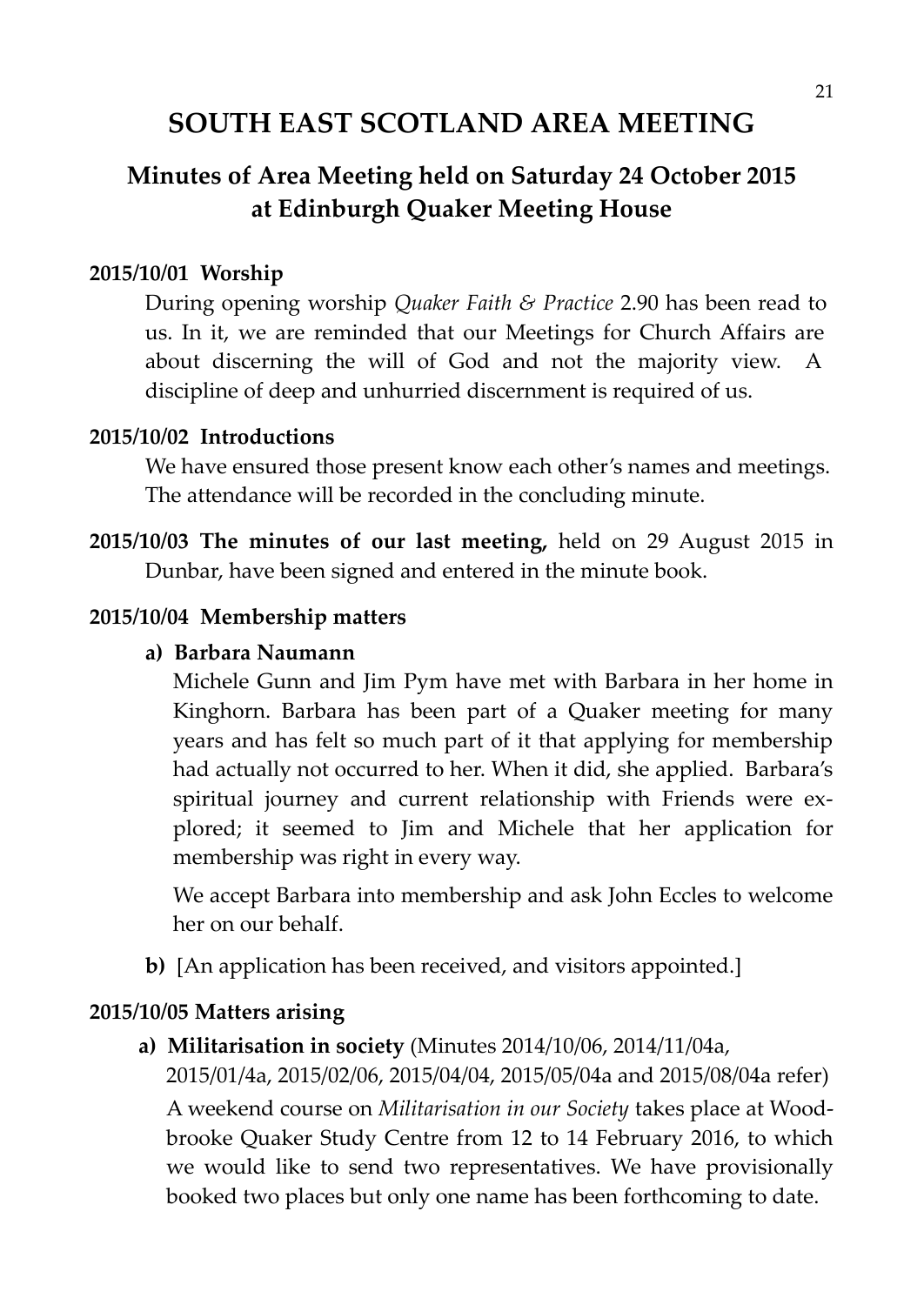We have queried how such concerns are owned in our Local Meetings when it is difficult to find Friends to become more fully engaged. We hope a session on concerns and corporate discernment at our February 2016 meeting may help us to address this issue. We ask our clerk, in the meantime, to re-advertise the course to Area Meeting Friends and to make clear that the full expenses of appointed representatives are offered by the AM. We will also seek to co-ordinate our representation with that from other Scottish area meetings.

We have also recently been told about a 'Taxes for Peace Bill', which is being presented to the House of Commons on the centenary of the first Military Service Act which came into effect on 2 March 1916. That Act established the right of conscientious objection to bodily conscription, and the proposed bill would introduce a right of conscientious objection to financial conscription through the use of our taxes to pay for weapons and war. The 'Taxes for Peace Bill' has the support of Quaker Peace & Social Witness, Forces Watch and the Green Party and we have been asked to give it our support.

These issues fit well with the work the General Meeting Parliamentary Liaison Function Group is doing both on militarism and, in the future, on tax, with further tax powers being delegated to the Scottish Parliament. We ask our clerks to explore the best ways of making the Conscience campaign better known in Scotland, both among Quakers and more widely.

We forward this minute to General Meeting for Scotland.

**b) Representatives to National Outreach Conference in February** (Minute 2015/08/13c5 refers)

**Max Marnau** (Kelso) and **Katrina McCrea** (Portobello & Musselburgh) have offered to represent us. Both are members of the group who offered in May (Minute 2015/05/05) to organize an outreach event for General Meeting. We appoint them accordingly.

**c) Terms of reference for our Social Responsibility Working Group** (Minute 2015/08/11 refers)

A revised remit for the group has been drawn up by Elizabeth Allen, in consultation with the Group. We thank them for this and ask the Group to work to this new remit, to which we have made one small amendment.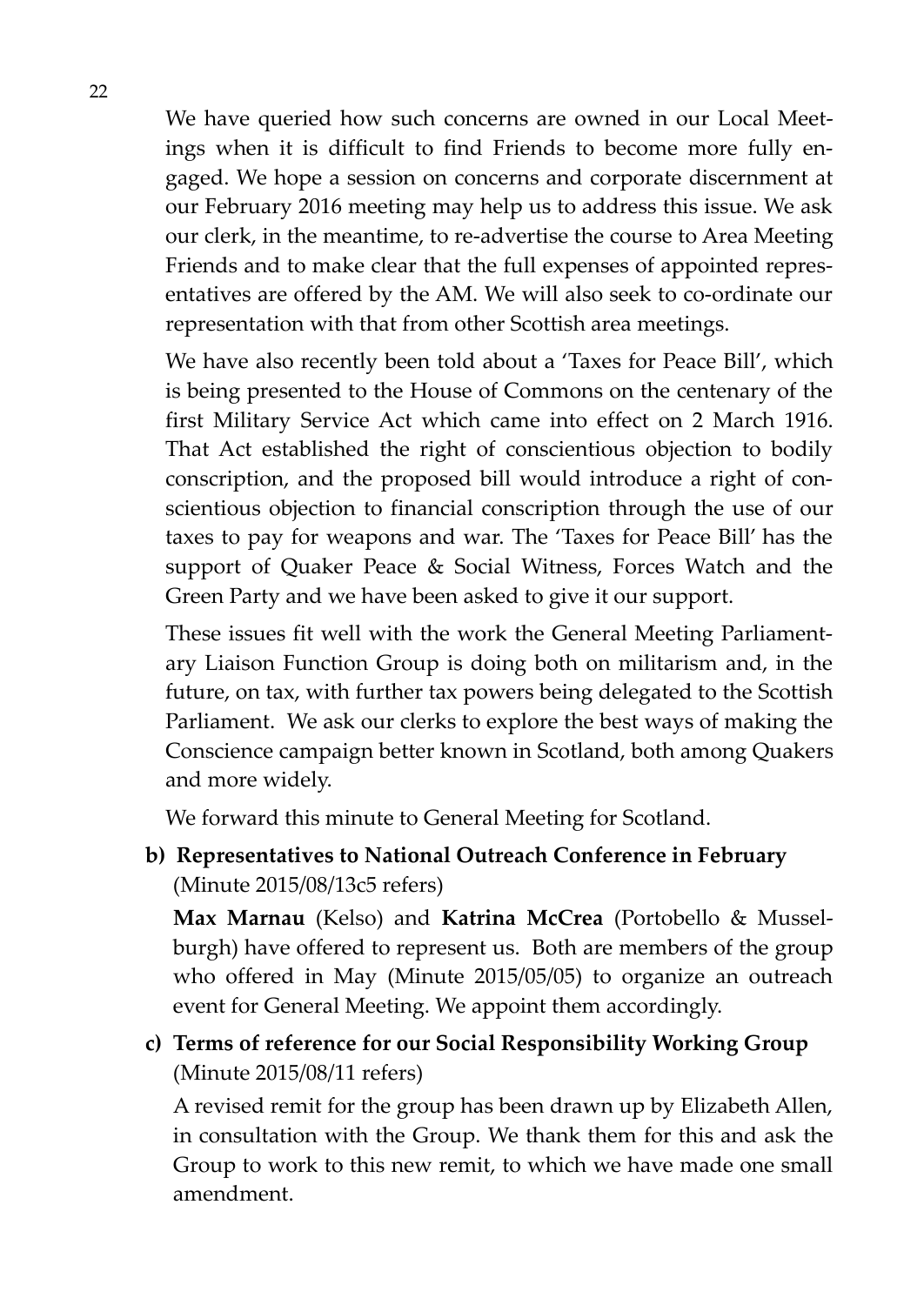#### **2015/10/06 Review of the Area Meeting**

Alastair Cameron, Rachel Fitzgerald and Don Stubbings have reported on the work to date of the 'STIR group', which we established in October 2014 to review the work of our area meeting and to develop a vision of how it can work with local meetings to fulfill its purposes more effectively. The group is attempting to meet with every local meeting and worship group and with all eight area meeting committees and is making good progress with this programme. It has recognized the dual nature of AM: as a community and as an event.

In conversations with local meetings, a clear difference has been encountered between the value people find in local meetings and in area meeting in session, with many recognizing the necessity of AM in session but not wishing to attend for a variety of reasons which indicate that it is often not seen as an enjoyable or worthwhile experience. The question of who is able to participate is a recurrent theme. It is suggested there may be better ways of nurturing community and there is a widely shared feeling that change is needed. Conversation with AM committees have had a different flavour. They seem to be working reasonably well, with members mostly happy in their roles.

The STIR group is seeking guidance from Area Meeting on how it should focus the remainder of its work. Emerging themes are:

- *What contribution can AM as event make to building AM as community – and what is the extent to which it should try to do that?*
- *How can we build and sustain our Quaker community with a minimum of jobs, duties and meetings for necessary business?*
- *What are the best and most inclusive forms of communication within the AM area?*
- *How can we foster an inclusive, all-age set of practices?*
- *What role does money play in allowing us to be the community we would seek to be?*
- *What changes are needed to put these aspirations into place?*

The group is very open to ideas on these topics, and to being guided to consider other aspects within the remit. Its interim report will appear in *Sesame* and the group has taken notes of responses to it received at this meeting.

We thank the group members warmly for their work on our behalf and encourage them as they move towards their final report in the spring.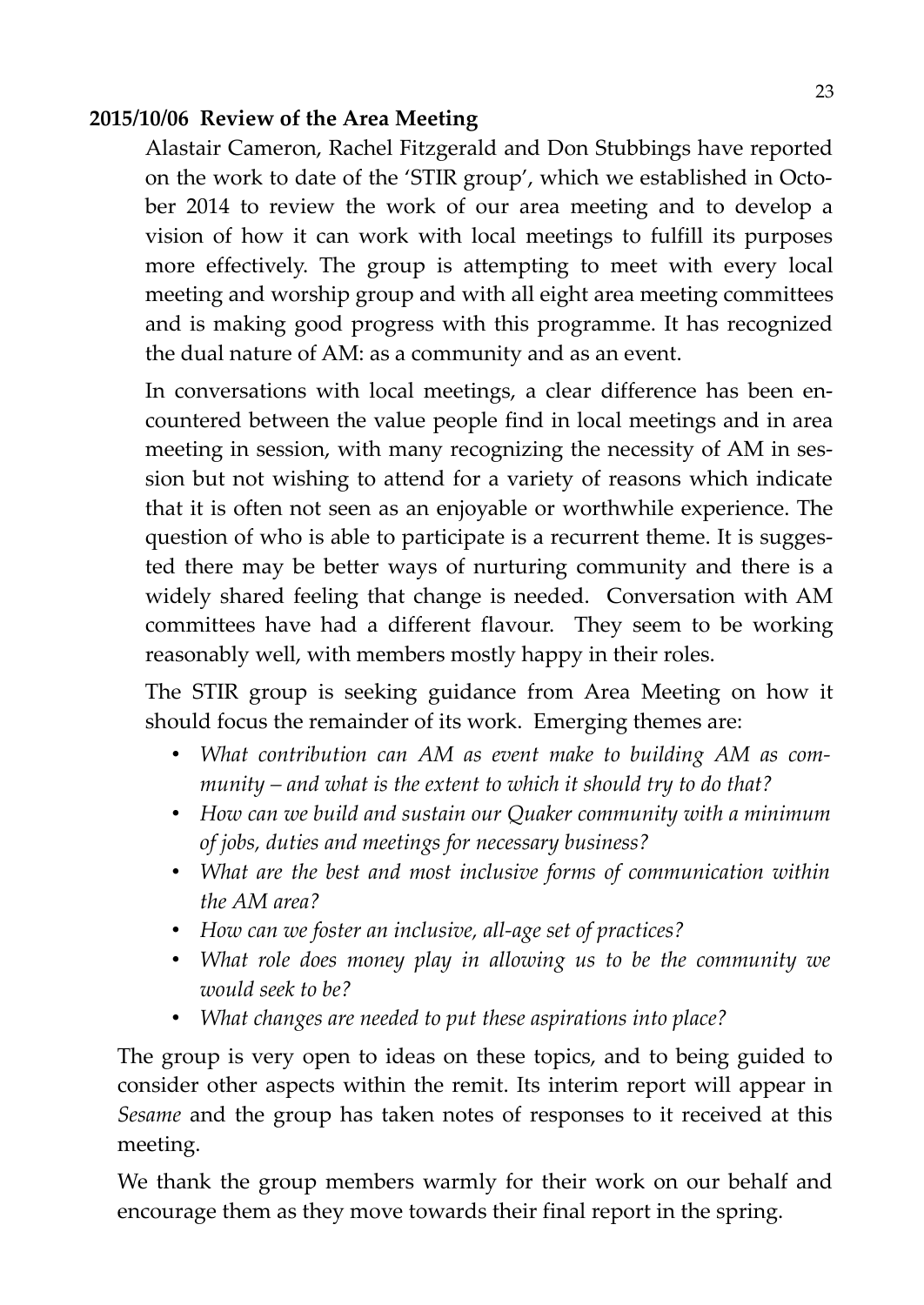# **2015/10/07 Appointments and release from service**

**1.** Our Nominations Committee brings the following **nominations** for our consideration:

*To serve from October 2015 to end of September 2018:*

- a) World Day of Prayer **Katrina McCrea** (Portobello & Musselburgh)
- b) Overseer **Mairi McCormack** (South Edinburgh)
- *To serve from October 2015 to end of June 2016:*
	- c) Co-editors of *Sesame* **Alan Frith** (Central Edinburgh) and **Kim Smith** (Portobello & Musselburgh)

*To serve from October 2015 to end of September 2016:*

d) Treasurer, Festival Committee – **Alan Sayle** (Central Edinburgh) *reappointment*

These names being acceptable, we appoint them accordingly.

## **2. Conference representatives**

We appoint the following:

- a) To represent us at the Woodbrooke Course, *What is Quaker Ministry*? 27-29 November 2015: **Cath Dyer** and **Jessica Paterson** (*attender)* (both Polmont)
- b) To represent us at Woodbrooke Course, *Militarisation in our society*, 12-14 February 2016: **Jane Pearn** (Kelso).

We authorise our treasurer to meet their expenses.

## **3. Release from service**

**Margaret Mortimer** (Central Edinburgh) has asked to be released as an overseer. We do so and thank her for her service.

## **4. Completion of period of service**

We note that **Marilyn Higgins** (Central Edinburgh, elder), **Andrew Farrar** (Central Edinburgh, Programme & Website Editor for Festival Committee) have completed their terms of service for which we record our thanks.

We ask our Nominations Committee to bring forward the names of Friends to fill these vacancies.

## **2015/10/08 Our Quaker concern for housing**

Alastair Cameron has reported on a recent Woodbrooke conference prompted by the 2015 Yearly Meeting Minute 25, *Responding to social inequality and injustice: housing as a tested concern*, and supported by Qua-

24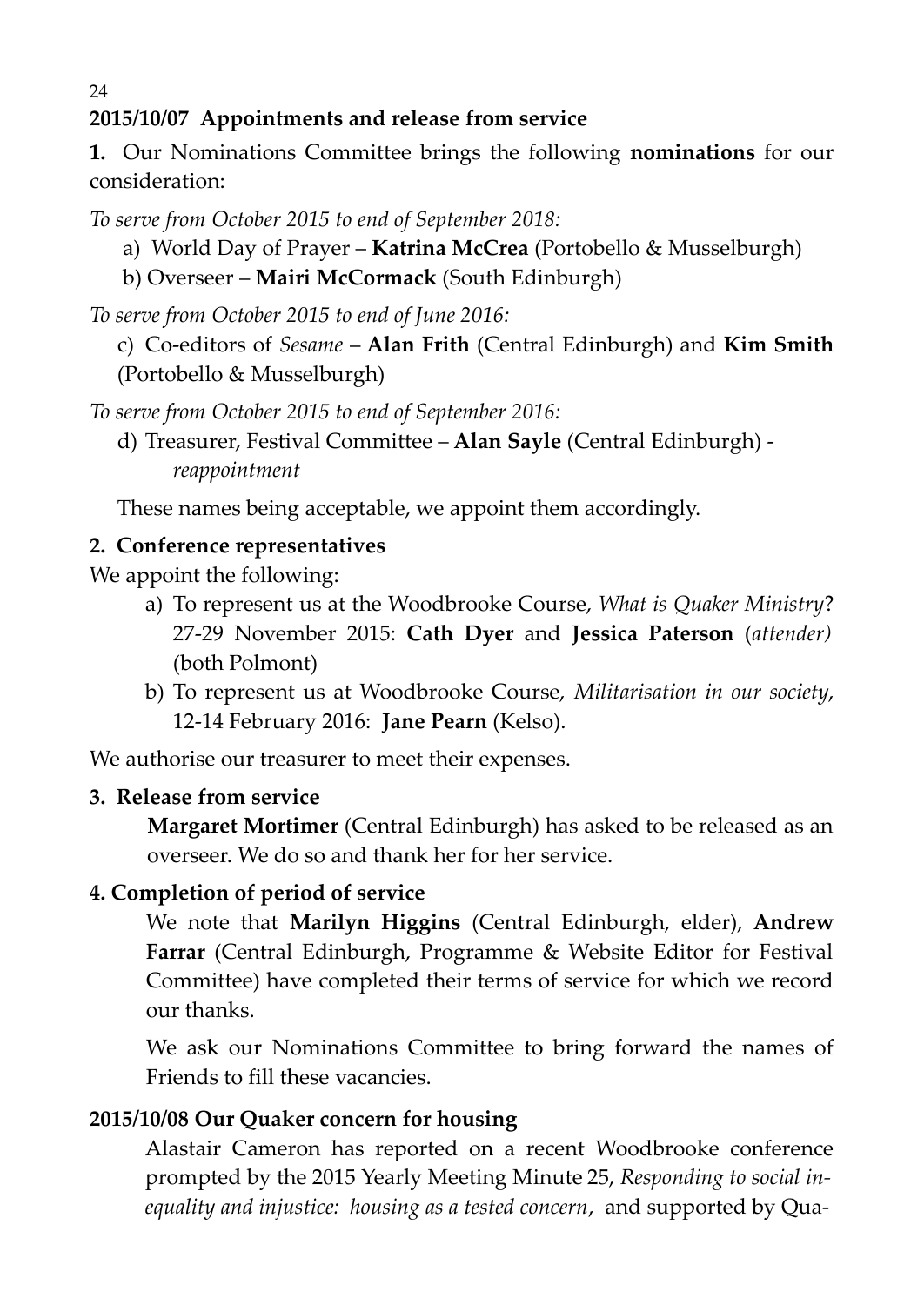ker Housing Trust. This was an invited gathering of 17 participants, who were deeply involved in housing, and who had widely different experiences in this field. It was a working weekend with the purpose of turning the intentions of the Yearly Meeting minute into action.

The huge inequalities in our society are reflected in the gulf between those who own homes and the one third of the population who do not. The current Westminster Government attack on the provision of social housing is intense and the private rented sector is also a great cause for concern. But practical solutions are available and the conference came up with a number of recommendations, particularly in relation to how Quakers might live out their personal housing arrangements in line with our witness. Notably, there were two key ideas:

- Positive investment in sustainable and affordable housing.
- Applying ethics to the world of housing in both landlordship and tenants' rights

In taking this work forward, Quakers recognise that there is a systemic fault in British society, in which we are all complicit. It affects both financial and economic mechanisms, which re-enforce the injustice.

Guidance from the Quaker Housing Trust helped shape the weekend: "Though the materials we work with are bricks and mortar and money, our concern is for people. And though people have pressing material needs in the world, our concern is with the spirit."

We thank Alastair for his report, a written version of which is expected to appear in *The Friend*.

## **2015/10/09 Recommendation from our Festival Committee**

John Fitzgerald, convener of the Festival Committee, has reported on the financial outcome of this year's Venue 40 operation.

Following receipt of draft accounts, the committee noted that a reduced programme and opening at noon had reduced income in 2015. While the use of Paradise Green saved a considerable amount on theatre equipment, City of Edinburgh Council are now applying charges where previously they did not, with no allowances for smaller venues.

The committee have recommended that they transfer  $£7,500$  to Area Meeting and ask us to agree to send £1,000 to Mines Advisory Group,  $£1,000$  to the Nepal Earthquake Appeal and  $£1,000$  to Quaker Central Work, leaving £4,500 for the Area Meeting to cover Meeting House ex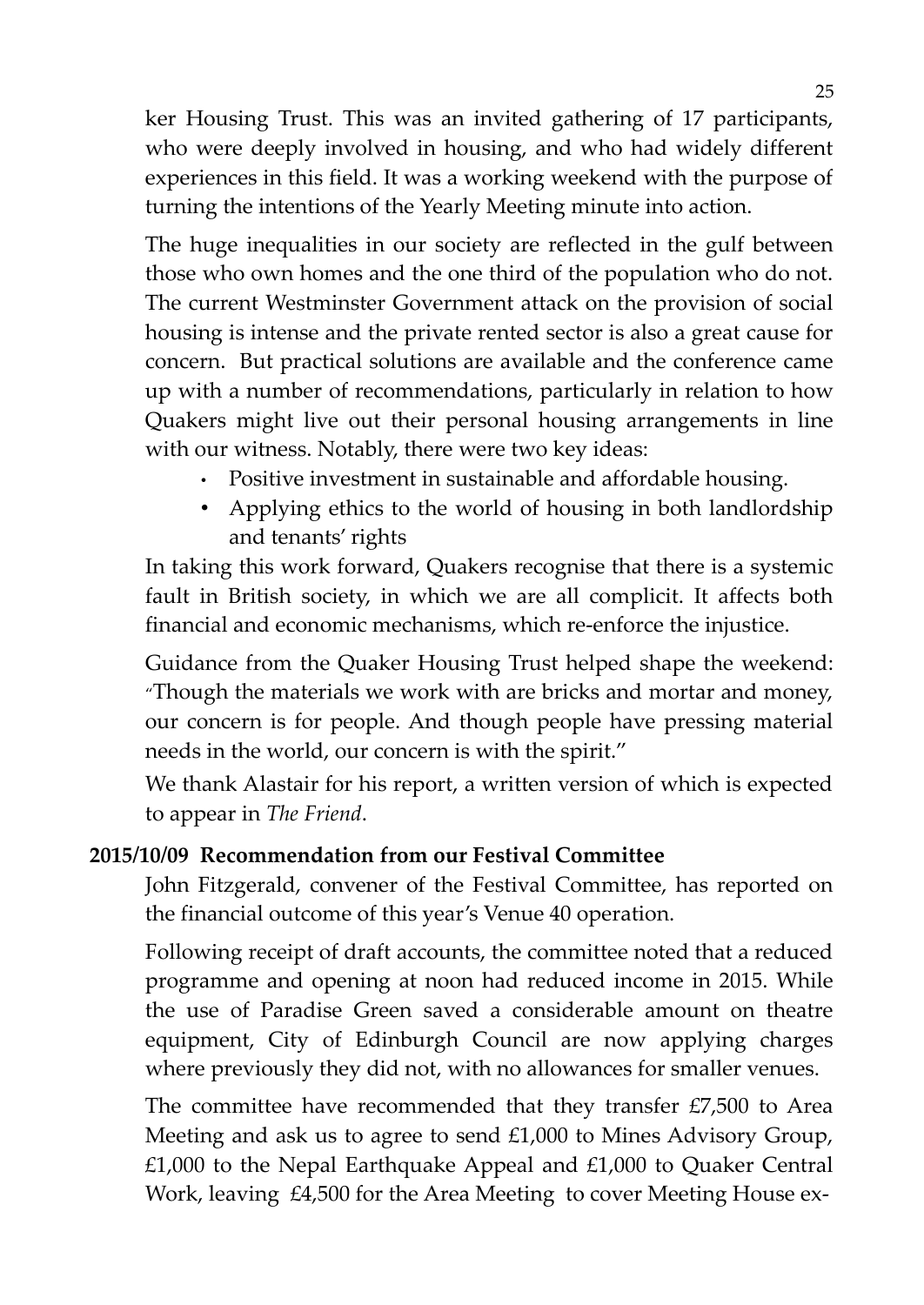penses for August. This would leave them a useful balance to carry forward of £1,783.

We agree with the committee's recommendations and ask our Treasurer to make the three donations accordingly. We thank the Festival Committee and all others involved for all the work that has been done this year on our behalf.

#### **2015/10/10 Report from our Social Responsibility Working Group**

The group, which currently has just three members, organized an event as part of the Edinburgh World Justice Festival on Monday 5 October 2015 at 5.30 pm, at Edinburgh Meeting House. It was a further conversation, following on from the November 2014 event on 'Imagining Scotland in 2015'. This event was aimed at a wider audience, with which it provided an opportunity to share Quaker values. Verbal feedback has been very positive and a summary report will be shared with Area Meeting. We thank the group and also Cath Dyer (Polmont Meeting) and Laura Dunkel (Central Fife Meeting), who helped with the event.

We encourage the group to share its work more widely with others, including the Scottish Government, who are seeking to build a fairer Scotland and we ask our nominations committee to bring further names to restore the group to its intended membership of six.

#### **2015/10/11 Dates and venues for Area Meeting in 2016**

The following list of proposed dates and venues for our meetings in 2016 has been circulated for consideration. We will confirm these at our next meeting.

#### Already agreed:

|           | Sunday 10 January          | 2 pm            | South Edinburgh   |  |  |  |
|-----------|----------------------------|-----------------|-------------------|--|--|--|
|           | Saturday 27 February       | $11$ am         | Central Edinburgh |  |  |  |
| Proposed: |                            |                 |                   |  |  |  |
|           | Saturday 16 April          | 2 pm            | Central Edinburgh |  |  |  |
|           | Saturday 4 June            | $11 \text{ am}$ | Kelso             |  |  |  |
|           | Saturday 16 July           | 2 pm            | Tweeddale         |  |  |  |
|           | Sunday 18 September        | 2 pm            | South Edinburgh   |  |  |  |
|           | Saturday 26 November 11 am |                 | Central Edinburgh |  |  |  |
|           |                            |                 |                   |  |  |  |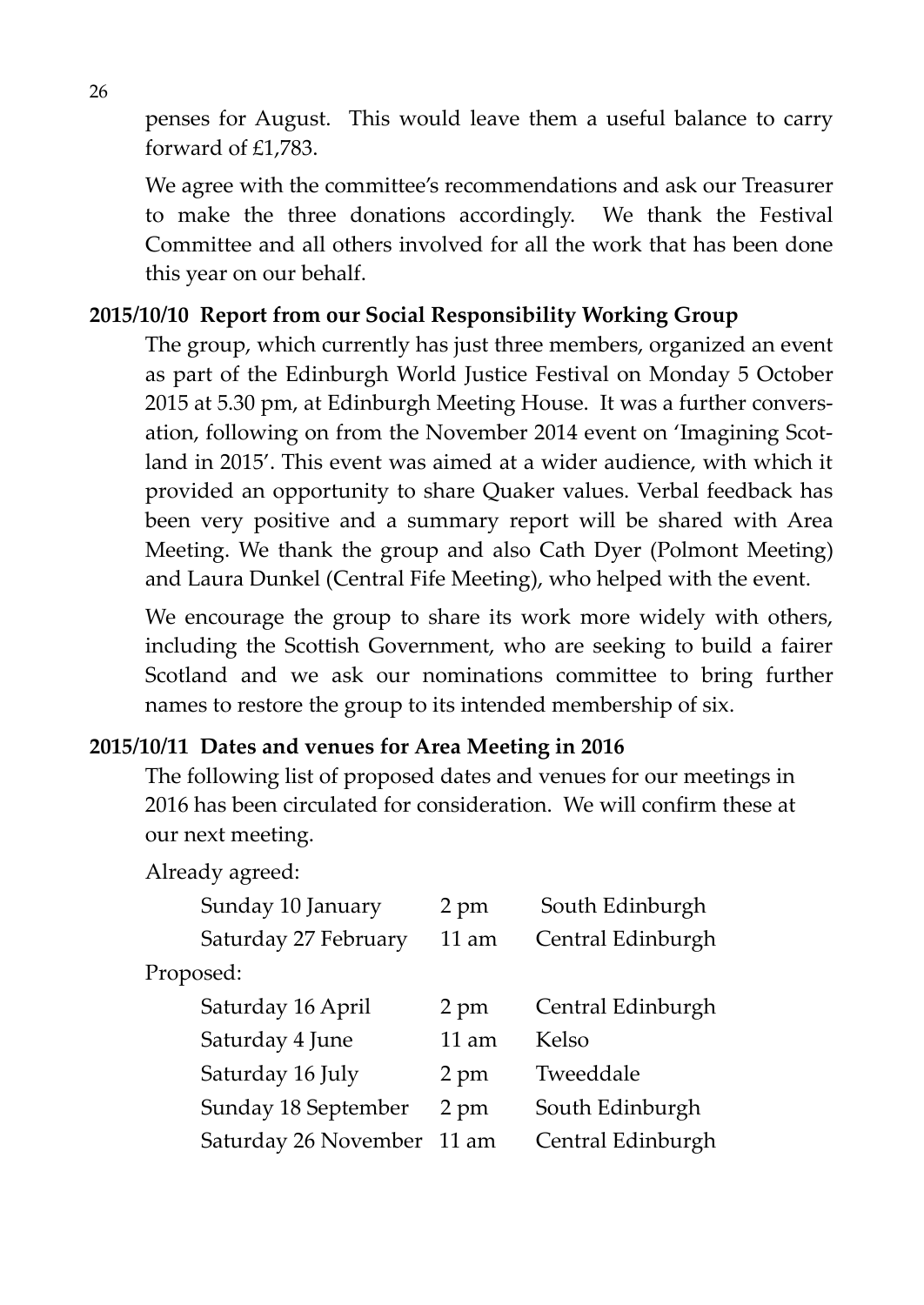## **2015/10/12 Correspondence**

We have received:

- Details of Prisoner Week, 15-22 November 2015 (a churches initiative)
- Copies of the Quaker Social Action annual report

## **2015/10/13 Closing minute**

22 members and two attenders representing eight Local Meetings have attended all or part of this Area Meeting, as indicated below:

| Central     | Central Fife | East Lothian | Kelso     | Penicuik |
|-------------|--------------|--------------|-----------|----------|
| Edinburgh   |              |              |           |          |
| $11 + 2 As$ |              |              |           |          |
| Polmont     | Portobello & | South        | Tweeddale |          |
|             | Musselburgh  | Edinburgh    |           |          |
|             |              |              |           |          |

We next meet at **Portobello Old Parish Church, Bellfield Street, EH15 2BP** *[N.B. This is a correction from the written Minutes]* on Saturday 28 November 2015, at 2 pm.

> (Signed) **Phil Lucas, Clerk**

*The text of the Taxes for Peace draft Bill* (see p. 22) *may be read online: go to* <http://www.conscienceonline.org.uk/new-taxes-for-peace-draft-bill/>

*More information on EAPPI [the Ecumenical Accompaniment Programme in Palestine and Israel]* (see Lynn Barty's report, p. 8) *is on the website,* https://www.eappi.org/ *or, for a revealingly hostile Israeli view of it, go to the Jerusalem-based 'NGO Monitor':* [http://www.ngo-monitor.org.](http://www.ngo-monitor.org/)

*The quotation from Penn on p. 4 is from* No Cross, No Crown, *chapter V, § XII [1682: 1849 edn. p. 56]; also (slightly differently) in Q.F.&P. 23.02.* 

*Unexplained initials (p.20): FCNL = Friends Committee on [US] National Legislation; AFSC = American Friends Service Committee (counterpart to QPSW).*